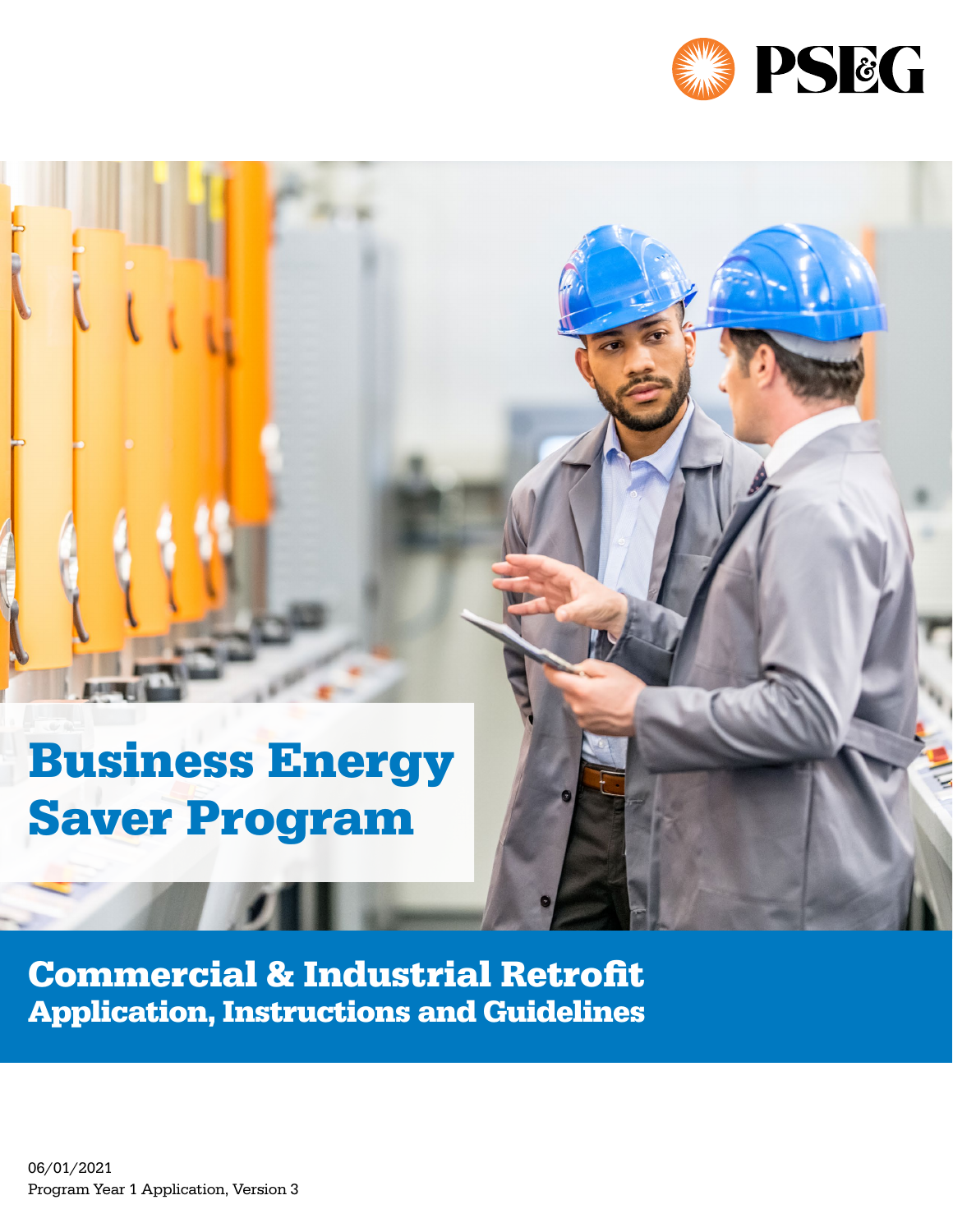### Table of Contents

| Application Instructions and Guidelines | 3  |  |  |  |  |  |
|-----------------------------------------|----|--|--|--|--|--|
| <b>Incentive Application Checklist</b>  |    |  |  |  |  |  |
| Incentive Application                   | 5  |  |  |  |  |  |
| <b>Final Application Agreement</b>      | 7  |  |  |  |  |  |
|                                         |    |  |  |  |  |  |
| Retrofit Lighting                       | 9  |  |  |  |  |  |
| <b>Lighting Controls</b>                | 14 |  |  |  |  |  |
| <b>HVAC</b>                             | 15 |  |  |  |  |  |
| Electric Chillers                       | 18 |  |  |  |  |  |
| <b>Compressed Air Systems</b>           | 21 |  |  |  |  |  |
| <b>Heating Equipment</b>                | 22 |  |  |  |  |  |
| Custom                                  | 24 |  |  |  |  |  |



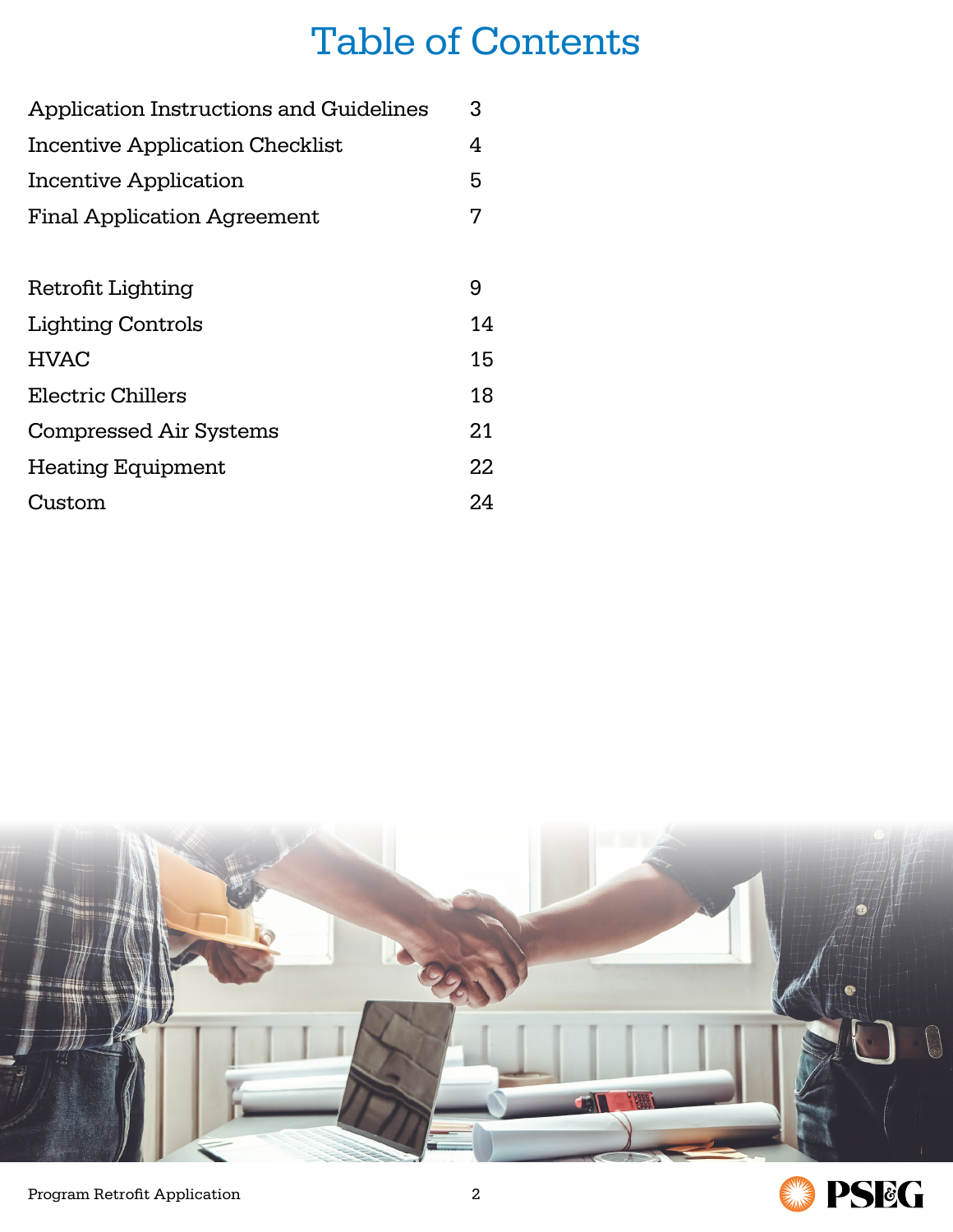### <span id="page-2-0"></span>Application Instructions and Guidelines

#### Program is offered from June 1 to September 30, 2021 or until funds are exhausted.

Incentive values and measures may be modified or terminated at any time without prior notice.

#### Follow This Easy Process

STEP 1

STEP 2



- Applicant must verify that they are a business customer of PSE&G.
- Project must include a facility improvement that results in an upgrade to electric or gas energy efficiency (kWh or therms) and/or a permanent reduction in electric or gas energy usage.
- All equipment must be installed in facilities served by PSE&G, with a valid PSE&G account number on an eligible PSE&G non-residential rate.
- See the Resources page at [BizSave.PSEG.com](http://BizSave.PSEG.com)

#### Submit Your Application to Reserve Funds

There are several ways to do this.



Submit application online at: [BizSave.PSEG.com](mailto:BizSave.PSEG.com?subject=)



Email completed application to: [PSEGenergysaver@dnv.com](mailto:PSEGenergysaver%40dnv.com?subject=)



Fax completed application to: 833-249-7734

- Incentive funds will be reserved when your application is approved.
- Complete customer and facility information sections on this application.
- Complete the measure worksheets in this application for each measure that you are installing.
- For some projects, a pre-installation inspection will be required. Most projects require documentation of the equipment being replaced.
- Incentive funds are reserved for 90 days. Contact the PSE&G Business Energy Saver Program team for specific questions regarding funding reservations and extensions.



### STEP 3 Install Equipment or Perform Project Work

• The equipment installed must meet or exceed the specifications and requirements found in the measures tables and detailed in the Program Measure Catalog. Equipment must be installed within the program period.

#### Submit Final Application

- Submit a Final Application within 60 days of project completion, but no later than September 30, 2021. Include the following documentation with your Final Application: Customer/contractor information, facility information, a signed Final Application, itemized invoices, specifications and an updated scope of work.
- The program team will review your Final Application. For some projects, a final inspection will be part of the final review.
- The program team will send incentive checks four to six weeks after your Final Application is approved.

Have questions? Contact the program team at 844-300-PSEG (7734).

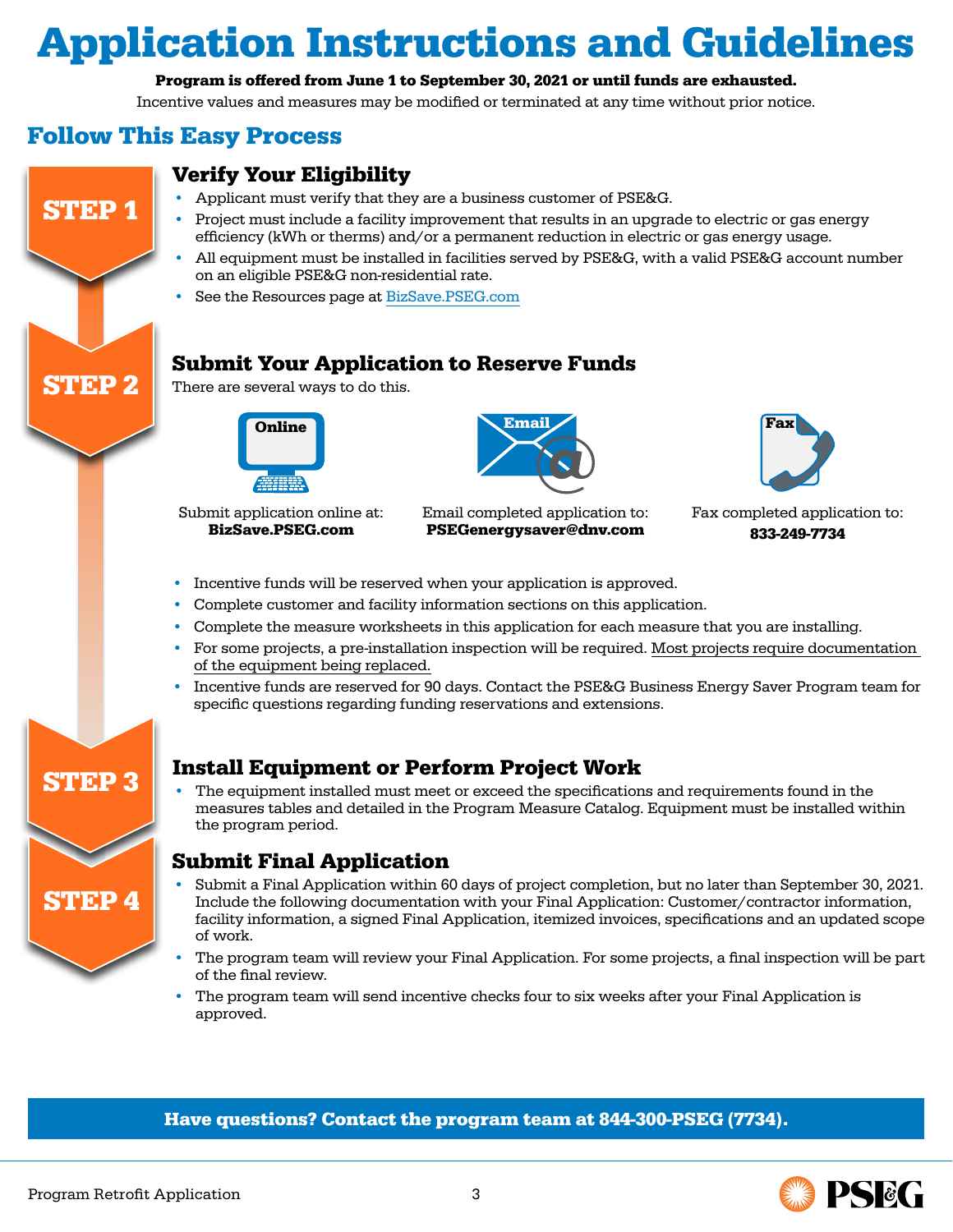## <span id="page-3-0"></span>Incentive Application Checklist

#### Pre Application

- $\Box$  Incentive application completed
- $\Box$  PSE&G account # or copy of current PSE&G bill
- $\Box$  Documentation of existing equipment such as photos, inventories, etc.
- **□** New Equipment Specifications/Cut Sheets

#### Final Application

- $\Box$  Signed Final Application agreement
- $\Box$  Documentation of new and existing equipment such as photos, inventories, etc.
- $\Box$  Equipment Specifications/Cut Sheets (if scope has changed)
- $\Box$  Itemized invoice

### Project Summary

| <b>Measure Category</b>       | <b>Total Estimated Incentives</b> |
|-------------------------------|-----------------------------------|
| <b>Retrofit Lighting</b>      |                                   |
| <b>Lighting Controls</b>      |                                   |
| <b>HVAC</b>                   |                                   |
| <b>Compressed Air Systems</b> |                                   |
| <b>Heating Equipment</b>      |                                   |
| <b>Custom</b>                 |                                   |
| <b>Estimated Incentives</b>   |                                   |

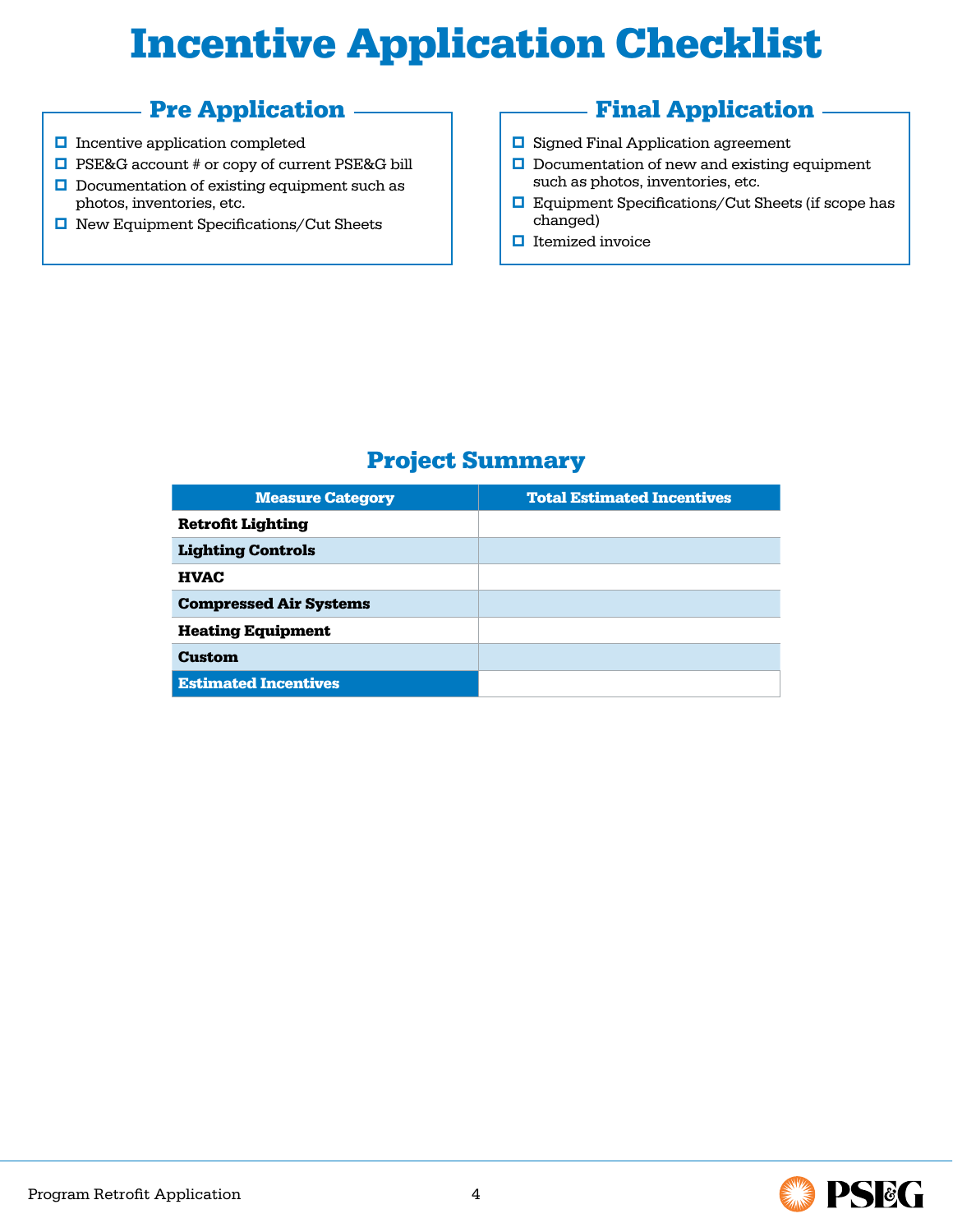## Incentive Application

<span id="page-4-0"></span>Application Type  $\Box$  Pre Application

 $\Box$  Final Application

Person Submitting Application

 $\Box$  Trade Ally  $\Box$  Account holder (Project location)

**O**ther

#### Facility Information

PSE&G Account Holder Where The Work Is Being Performed

#### Project Name (if applicable)

| Expected (or actual) Project Start Date                                                                                                 |                                                                                                                                                                                                                                                                                                       |           |                                                                                                                                                               |                                                                                                                                                                                                                                                                                                                                                                                                | Expected (or actual) Project Completion Date                                                                                                                                                                                                                                                                              |                                         |                                                                                                                                                                                                                      |                        |                 |                       |                     |
|-----------------------------------------------------------------------------------------------------------------------------------------|-------------------------------------------------------------------------------------------------------------------------------------------------------------------------------------------------------------------------------------------------------------------------------------------------------|-----------|---------------------------------------------------------------------------------------------------------------------------------------------------------------|------------------------------------------------------------------------------------------------------------------------------------------------------------------------------------------------------------------------------------------------------------------------------------------------------------------------------------------------------------------------------------------------|---------------------------------------------------------------------------------------------------------------------------------------------------------------------------------------------------------------------------------------------------------------------------------------------------------------------------|-----------------------------------------|----------------------------------------------------------------------------------------------------------------------------------------------------------------------------------------------------------------------|------------------------|-----------------|-----------------------|---------------------|
| <b>Business Type</b>                                                                                                                    |                                                                                                                                                                                                                                                                                                       |           |                                                                                                                                                               |                                                                                                                                                                                                                                                                                                                                                                                                |                                                                                                                                                                                                                                                                                                                           | How Did You Hear About the Program?     |                                                                                                                                                                                                                      |                        |                 |                       |                     |
| $\Box$ Commercial/industrial<br>$\Box$ Data center<br>$\Box$ Government/municipal<br>$\Box$ Non-profit<br>$\Box$ School<br>$\Box$ Other |                                                                                                                                                                                                                                                                                                       |           |                                                                                                                                                               | $\Box$ Email marketing<br>$\Box$ Website submission form<br>$\Box$ Organic search (google, bing, etc)<br>$\Box$ Trade ally contractor<br>$\Box$ Direct mail (bill insert, post card,<br>$\Box$ Program referral<br>$\Box$ Paid adv (TV, radio, newspaper)<br>newsletter, etc)<br>$\Box$ Executive referral<br>$\Box$ Call campaign/Listing<br>$\Box$ Other<br>$\Box$ Feet on street/canvassing |                                                                                                                                                                                                                                                                                                                           |                                         |                                                                                                                                                                                                                      |                        |                 |                       |                     |
| How Do You Cool Your Facility?<br>$\Box$ AC<br>$\Box$ Chiller<br>$\Box$ Heat pump<br>$\Box$ No AC<br>$\Box$ Other                       |                                                                                                                                                                                                                                                                                                       |           | How Do You Heat Your Facility?<br>$\Box$ Gas furnace<br>$\Box$ Boiler<br>$\Box$ Electric resistance heating<br>$\Box$ Fossil fuel heating<br>$\Box$ Heat pump |                                                                                                                                                                                                                                                                                                                                                                                                |                                                                                                                                                                                                                                                                                                                           |                                         | <b>Facility Age</b><br>$\Box$ 0 - 10<br>$\Box$ 51 - 60<br>$\Box$ 11 - 20<br>$\Box$ 61 - 70<br>$\Box$ 21 - 30<br>$\Box$ 71 - 80<br>$\Box$ 31 - 40<br>$\Box$ 81 - 90<br>$\Box$ 41 - 50<br>$\Box$ 91-100<br>$\Box$ 100+ |                        |                 | Footage               | Approximate Square  |
| <b>Operating Hours</b>                                                                                                                  |                                                                                                                                                                                                                                                                                                       |           |                                                                                                                                                               |                                                                                                                                                                                                                                                                                                                                                                                                |                                                                                                                                                                                                                                                                                                                           |                                         |                                                                                                                                                                                                                      |                        |                 |                       |                     |
| Location                                                                                                                                | $M(0-24)$                                                                                                                                                                                                                                                                                             | $T(0-24)$ | $W(0-24)$                                                                                                                                                     | Th (0-24)                                                                                                                                                                                                                                                                                                                                                                                      | $F(0-24)$                                                                                                                                                                                                                                                                                                                 |                                         | $Sa(0-24)$                                                                                                                                                                                                           | $\overline{Su}$ (0-24) | Weekly<br>hours | Weeks of<br>operation | Total<br>annual hrs |
|                                                                                                                                         |                                                                                                                                                                                                                                                                                                       |           |                                                                                                                                                               |                                                                                                                                                                                                                                                                                                                                                                                                |                                                                                                                                                                                                                                                                                                                           |                                         |                                                                                                                                                                                                                      |                        |                 |                       |                     |
| $\Box$ Hospital                                                                                                                         | Primary Building Type<br>$\Box$ Assembly<br><b>L</b> odging - motel<br>$\Box$ Multifamily low rise<br>$\Box$ Auto repair<br>$\Box$ Dormitory<br>$\Box$ Multifamily high rise<br>$\Box$ Office - large<br>$\Box$ Light industrial<br>$\Box$ Office - small<br><b>□</b> Lodging - hotel<br>$\Box$ Other |           |                                                                                                                                                               |                                                                                                                                                                                                                                                                                                                                                                                                | Religious worship<br>Retail - large<br>Restaurant - fast food<br>$\Box$ School - community college<br>□ School - post secondary<br>$\Box$ Restaurant - full service<br>$\Box$ School - primary<br>$\Box$ Retail - big box<br>□ School - secondary<br>$\Box$ Retail - grocery<br>$\Box$ Retail - small<br>$\Box$ Warehouse |                                         |                                                                                                                                                                                                                      |                        |                 |                       |                     |
| Name As It Appears on PSE&G Bill                                                                                                        |                                                                                                                                                                                                                                                                                                       |           |                                                                                                                                                               |                                                                                                                                                                                                                                                                                                                                                                                                |                                                                                                                                                                                                                                                                                                                           |                                         | PSE&G Account Number*                                                                                                                                                                                                |                        |                 |                       |                     |
| <b>Mailing Address</b>                                                                                                                  |                                                                                                                                                                                                                                                                                                       |           |                                                                                                                                                               | City                                                                                                                                                                                                                                                                                                                                                                                           |                                                                                                                                                                                                                                                                                                                           |                                         |                                                                                                                                                                                                                      |                        | <b>State</b>    | ZIP                   |                     |
| <b>Installation Address</b>                                                                                                             |                                                                                                                                                                                                                                                                                                       |           |                                                                                                                                                               | City<br>ZIP<br>State                                                                                                                                                                                                                                                                                                                                                                           |                                                                                                                                                                                                                                                                                                                           |                                         |                                                                                                                                                                                                                      |                        |                 |                       |                     |
| Name (PSE&G Account Holder)                                                                                                             |                                                                                                                                                                                                                                                                                                       |           |                                                                                                                                                               |                                                                                                                                                                                                                                                                                                                                                                                                |                                                                                                                                                                                                                                                                                                                           | Title (PSE&G Account Holder)            |                                                                                                                                                                                                                      |                        |                 |                       |                     |
| Phone Number (PSE&G Account Holder)                                                                                                     |                                                                                                                                                                                                                                                                                                       |           |                                                                                                                                                               |                                                                                                                                                                                                                                                                                                                                                                                                |                                                                                                                                                                                                                                                                                                                           | Email (PSE&G Account Holder) - Required |                                                                                                                                                                                                                      |                        |                 |                       |                     |

\*PSE&G account number where measure is installed.

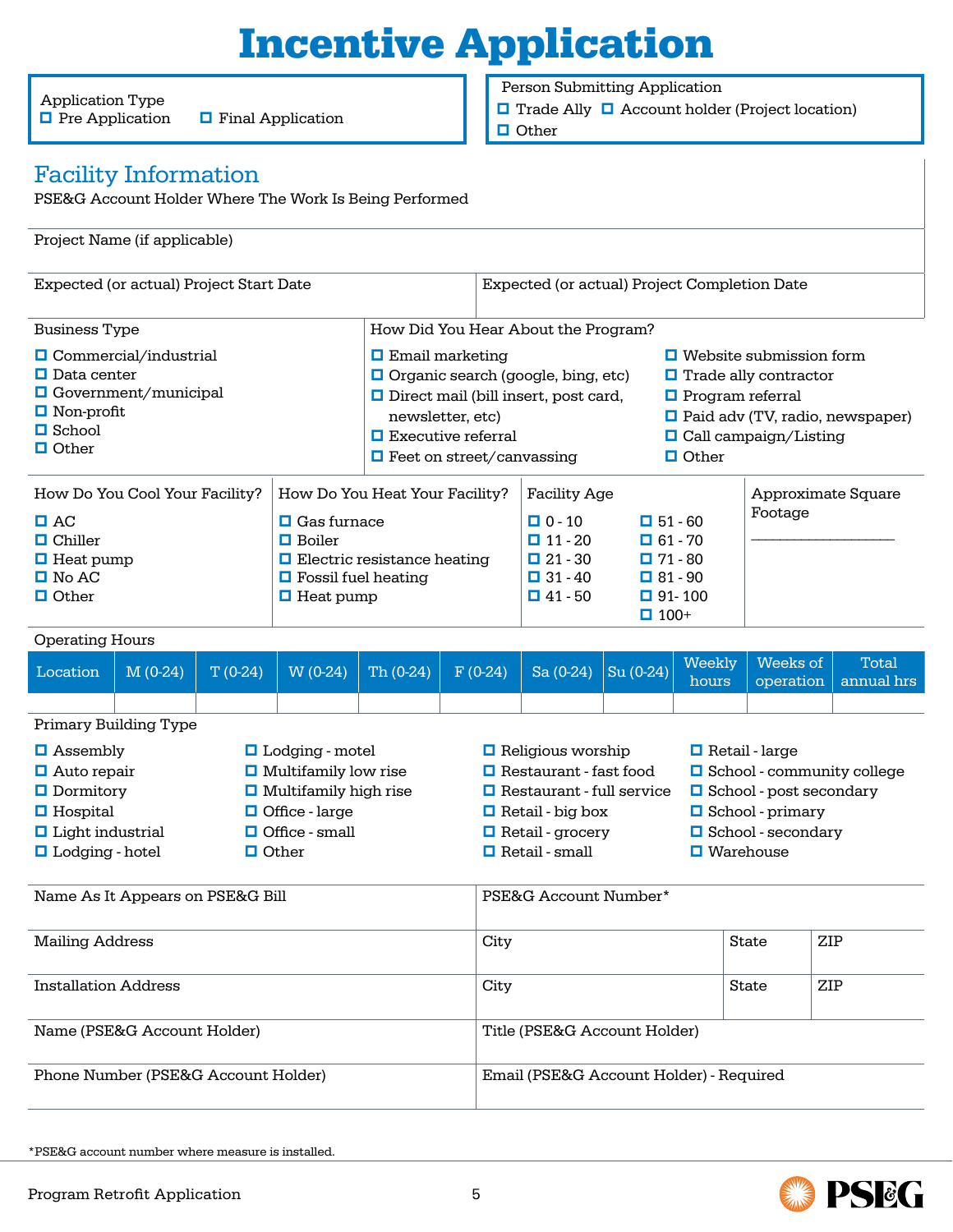### Applicant Information

If you are assisting the PSE&G account holder with the application, complete this section. If you are a contractor performing the work complete the CONTRACTOR/TRADE ALLY section.

| Name of Applicant's Business |                              |       |     |  |  |
|------------------------------|------------------------------|-------|-----|--|--|
| Mailing Address              | City                         | State | ZIP |  |  |
| Name (Applicant)             | Title (Applicant)            |       |     |  |  |
| Phone Number                 | Email (Applicant) - Required |       |     |  |  |

### Contractor/Trade Ally Information

Name of Contracting Company

| Name of Contact Person | Title of Contact Person       |       |     |  |
|------------------------|-------------------------------|-------|-----|--|
| Contact Phone Number   | Email (Contractor) - Required |       |     |  |
| Mailing Address        | City                          | State | ZIP |  |

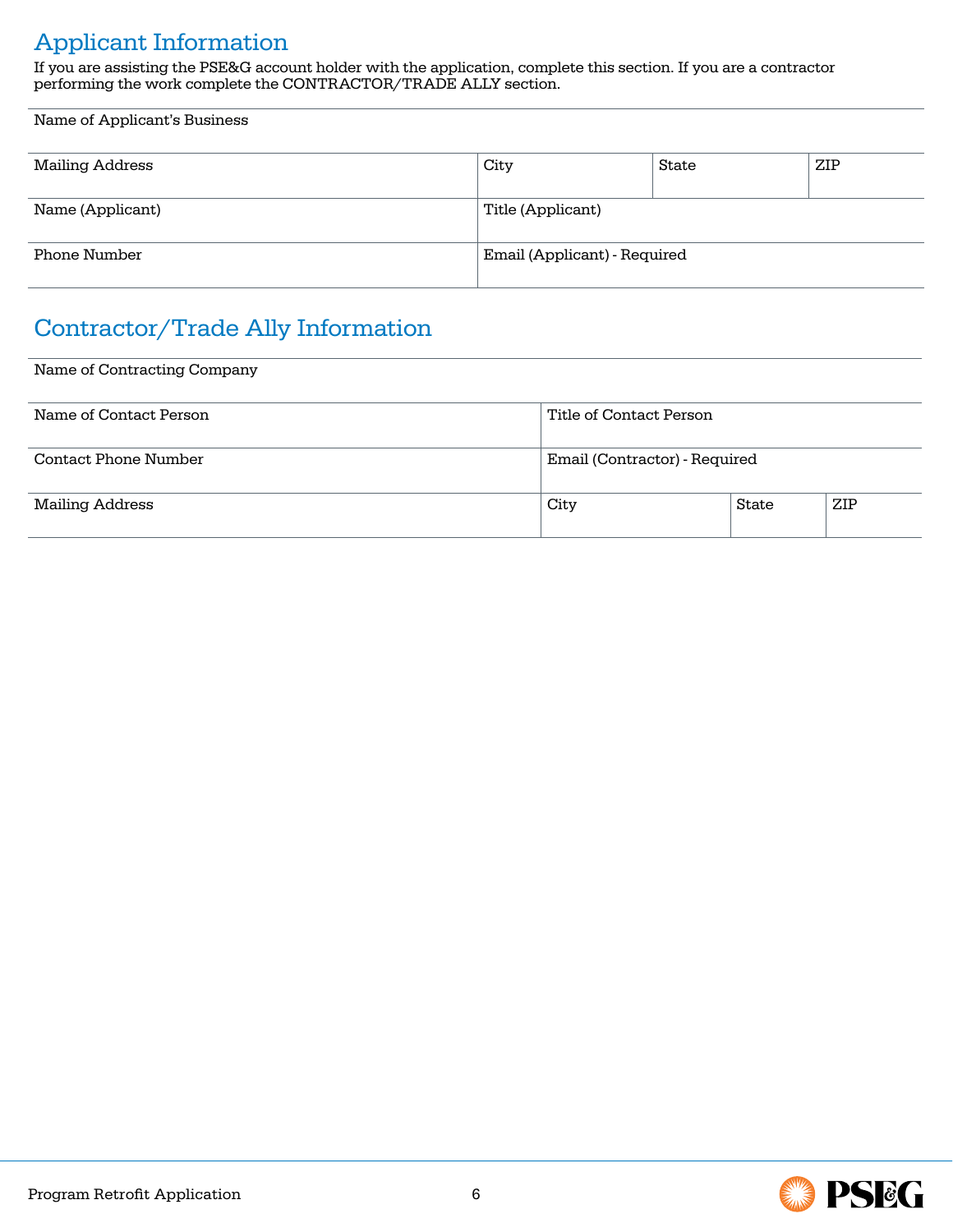#### Final Customer Acknowledgment

As an eligible PSE&G non-residential customer, I certify that the energy efficiency equipment/project was purchased on or after June 1, 2021. The energy efficiency measures are for use in my non-residential facility and not for resale. Project documentation, including product specification sheets, and copies of dated invoices for the purchase and installation of the measures, is attached. I have attached any other documentation requirements as detailed in the Program Specification Document, or requested of me by the program team. Final applications and all documentation must be received by September 30, 2021, to be considered for the current program period.

I understand that the location or business name on the invoice must be consistent with the application information. I agree to verification by the utility or its representatives of both sales transactions and equipment installation.

I certify that the information on this application is true and correct.

I agree that if: (1) I do not install the related product(s) identified in my application, or (2) I remove the related product(s) identified in my application before a period of five years or the end of the product life, whichever is less, then I shall refund a prorated amount of incentive funds to PSE&G based on the actual period of time in which the related product(s) were installed and operating (or the full amount if the product was never installed). Any measure that I have installed in my facility must provide 100% of the energy benefits as stated in this application for a period of five years, or for the life of the product, whichever is less. I understand that this is necessary to assure that the project's related energy benefits will be achieved.

I understand that the program may be modified or terminated without prior notice.

I understand that final applications and all required documentation must be received by the PSE&G Business Energy Saver Program program within 60 days of project completion but no later than September 30, 2021, and that all equipment must be purchased and installed prior to submitting the final application.

I understand that this project must involve a facility improvement that results in improved energy efficiency and/or a permanent reduction in energy usage. I also understand that all materials removed, including lamps and PCB ballasts, must be permanently taken out of service and disposed of in accordance with all laws, including local codes and ordinances. I understand it is my responsibility to be aware of any applicable codes or ordinances, and that information about hazardous waste disposal can be found at: [www.epa.gov/hw.](https://www.epa.gov/hw)

I understand that in no case will PSE&G pay more than 100% of the total costs of the project. I understand that PSE&G or its representatives have the right to ask for additional information at any time, and that PSE&G Business Energy Saver Program will make the final determination of incentive levels for this project.

I understand that my company may be recognized as a program participant in promotional materials; however, project details will not be released to the public without prior consent. If I choose to opt-out of any recognition, I will indicate my choice in a written letter to the PSE&G Business Energy Saver Program team via email to [PSEGenergysaver@dnv.com.](mailto:PSEGenergysaver%40dnv.com?subject=)

I understand that PSE&G does not guarantee the energy savings and does not make any warranties associated with the measures eligible for incentives under this program, and further, that PSE&G has no obligations regarding and does not endorse or guarantee any claims, promises, work, or equipment made, performed, or furnished by any contractors or equipment vendors that sell or install any energy efficiency measures.

I understand that in the event the application was pre-approved and funds were reserved based upon the application, such pre- approval or reservation, including the specific dollar amount of reservation, did not represent a guarantee that such funds will be paid. Payment of incentives is based upon the final application and program Policies and Procedures, as well as the availability of funds. I have read and accept the PSE&G Business Energy Saver Program Policies and Procedures as they appear in this application.

I have read, understood and am in compliance with all rules and regulations concerning this incentive program. I certify that all information provided is correct to the best of my knowledge, and I give PSE&G permission to share my records with the New Jersey BPU, and agents, representatives and contractors it selects to manage, coordinate or evaluate the program. Additionally, I hereby authorize PSE&G to have reasonable access to my property to inspect the installation and performance of the equipment and installations that are eligible for incentives under the guidelines of the program. For more detail, see Policies and Procedures.



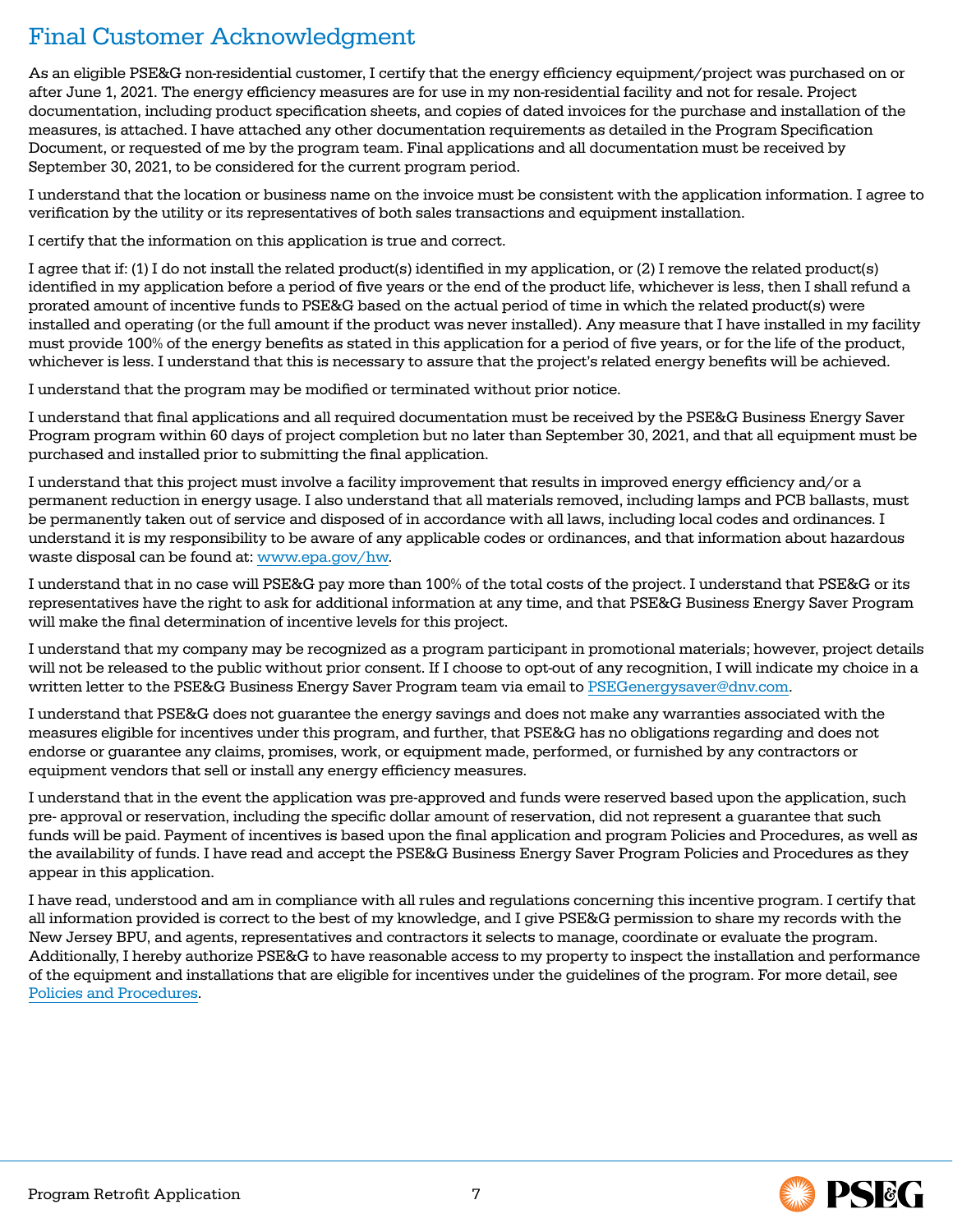### Final Customer Acknowledgment

PSE&G may participate in the PJM Capacity Market\* through the demand reductions achieved by the ECMs installed as part of this Program. Customer acknowledges and agrees that, for purposes of participating in the PJM Capacity Market, PSE&G shall own the rights to all such demand reductions without cost or obligation to Customer. PSE&G's ownership of the Project's demand reductions does not affect Customer's ownership of the ECMs nor the energy savings derived from the ECMs.

\*PJM Capacity Market. PJM Interconnection is the regional transmission operator that coordinates the movement of whole-<br>sale electricity in all or parts of 13 states including New Jersey. PJM operates a competitive wholesa manages the high-voltage electricity grid to ensure reliability for more than 61 million people. PJM holds regular capacity auctions to ensure there is sufficient generating capacity available to meet customer needs. Load reductions from ECMs are allowed to participate in these auctions as 'negative' generation.

As required by PJM, PSE&G reserves the right to perform measurement and verification ("M&V") at all participating facilities. PSE&G M&V activities at the Facility may, in PSE&G's sole discretion, include but not be limited to, meter installation, calibration and maintenance of M&V equipment, data gathering and screening, verification of M&V reports and the use of customer energy and cost savings, and billing information. PSE&G will notify Customer if an ECM installed at the Facility requires M&V, will inform Customer of the PSE&G M&V activities, and will work with Customer to minimize any adverse effects on Customer's normal operations. PSE&G, or its subcontractor, may audit the Facility to verify the operation of all installed ECMs for up to four (4) years following installation to ensure compliance with PJM Capacity Market rules and regulations. Customer shall cooperate with and support PSE&G's ownership of the demand reductions as set forth in this Paragraph.

For more information on Energy Performance Contracting for government entities, please visit the ESIP page at [https://](https://njcleanenergy.com/commercial-industrial/programs/energy-savings-improvement-program) [njcleanenergy.com/commercial-industrial/programs/energy-savings-improvement-program](https://njcleanenergy.com/commercial-industrial/programs/energy-savings-improvement-program)

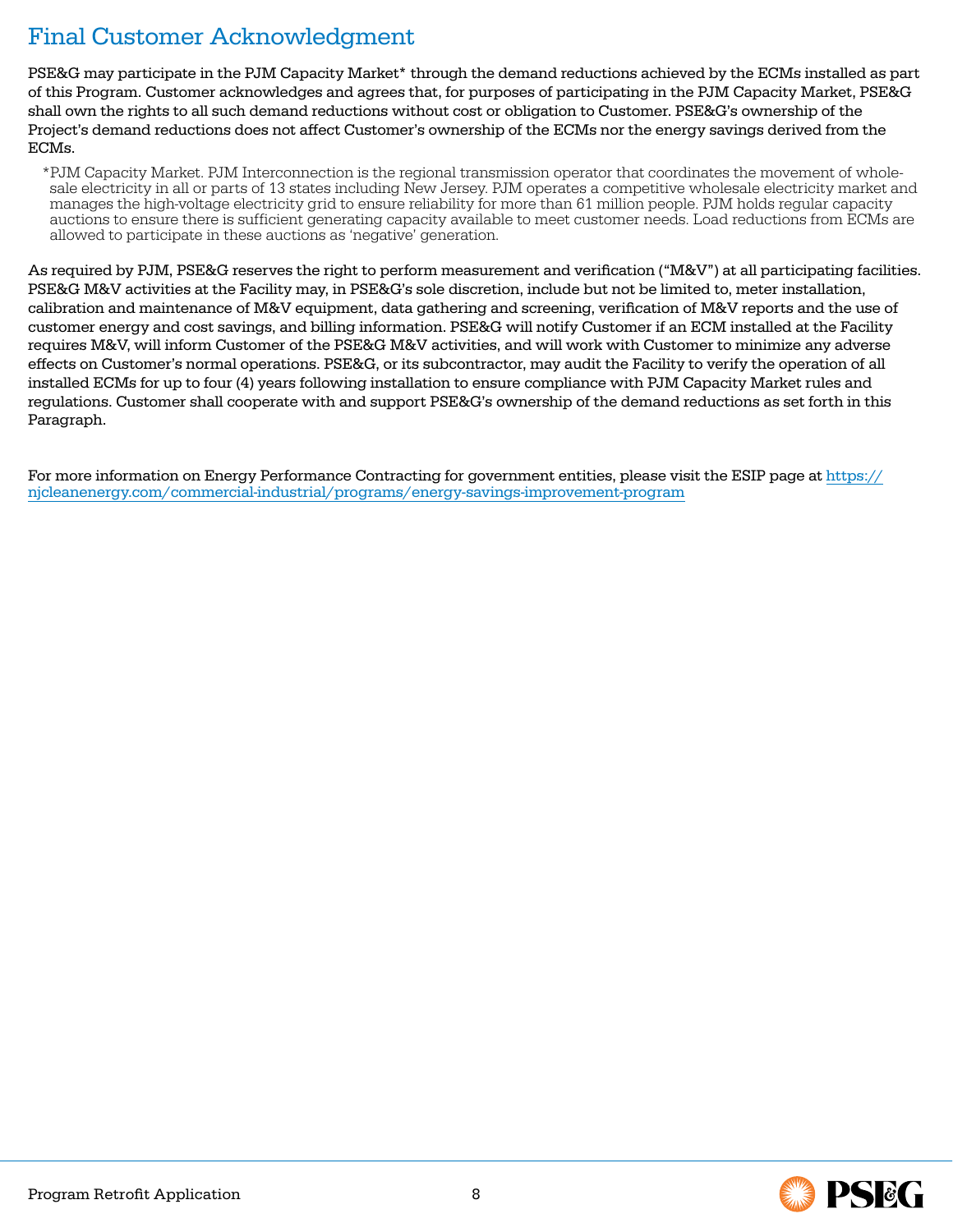## FINAL APPLICATION AGREEMENT

<span id="page-8-0"></span>Important: Please read the Policies and Procedures before signing and submitting this Final Application. You must complete all information and provide required additional documentation to avoid processing delays.

#### Completion Notice And Final Incentive Request

| Name of Applicant's Business        |  | Application Number (In Reservation Letter) |                               |  | <b>Estimated Incentives - Requested</b> |                           |  |
|-------------------------------------|--|--------------------------------------------|-------------------------------|--|-----------------------------------------|---------------------------|--|
| Mailing Address                     |  | City                                       |                               |  | State                                   | Zip                       |  |
| Print Name/Title                    |  | Date                                       | <b>Actual Completion Date</b> |  |                                         |                           |  |
| Customer Signature (PSE&G Customer) |  | Customer Email (PSE&G Customer) - Required |                               |  |                                         | <b>Total Project Cost</b> |  |

SIGNATURE ABOVE INDICATES CUSTOMER HAS READ AND AGREES TO FINAL CUSTOMER ACKNOWLEDGMENT ON THE NEXT PAGE. CUSTOMER SHOULD SIGN AND SUBMIT ONLY AFTER ALL EQUIPMENT HAS BEEN INSTALLED. A CUSTOMER SIGNATURE IS REQUIRED FOR PAYMENT. SIGNED APPLICATIONS RECEIVED BY FAX OR EMAIL WILL BE TREATED THE SAME AS ORIGINAL APPLICATIONS RECEIVED BY MAIL.

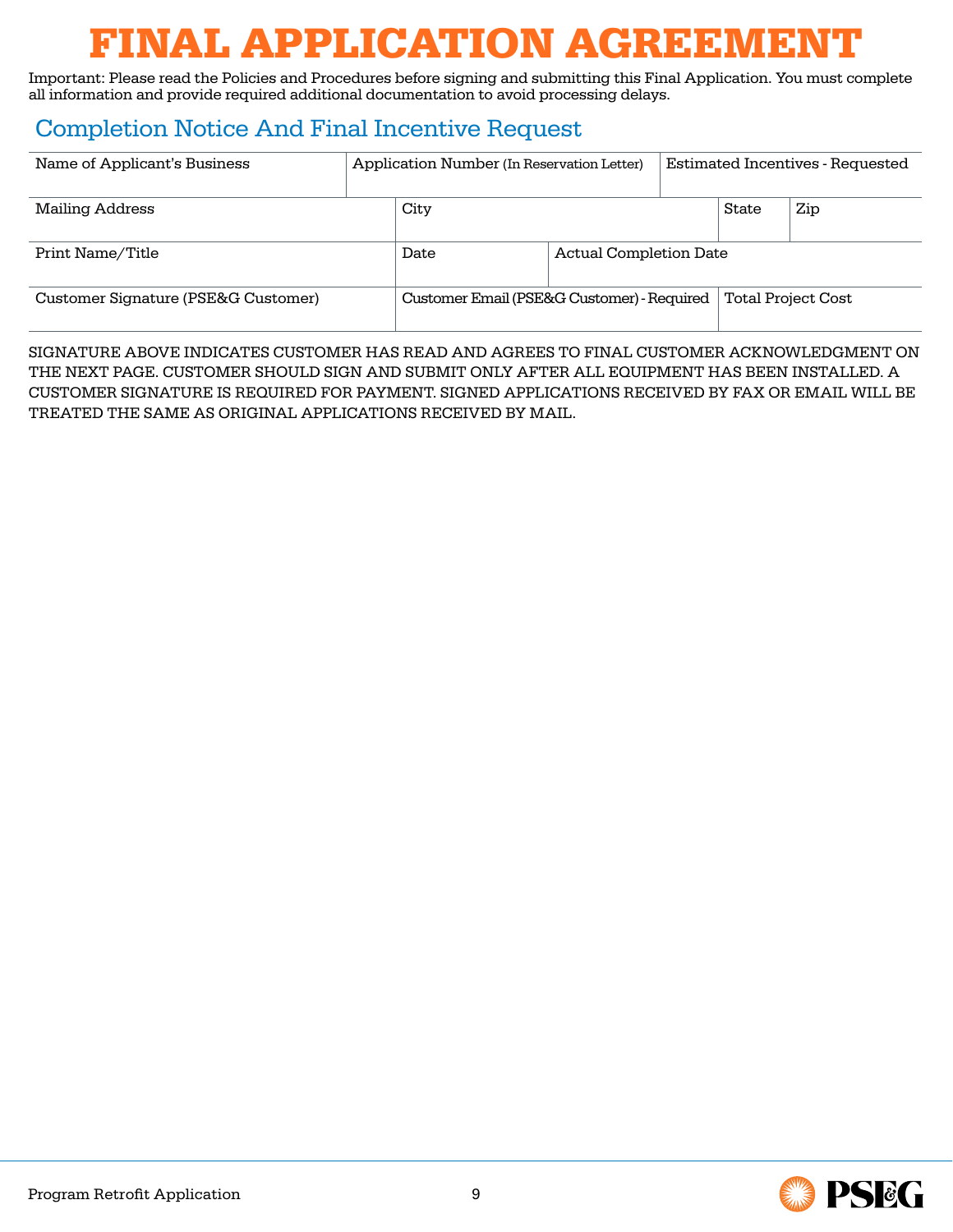### Retrofit Lighting

<span id="page-9-0"></span>

| Ref#     | <b>Measure Name</b>                                              | <b>Pre Fixture</b><br><b>Description</b> | <b>Pre Watts</b><br><b>Per Fixture</b> | <b>Post Watts</b><br><b>Per Fixture</b> | <b>Incentive</b><br><b>Per Unit</b> | <b>Unit</b> | <b>Quantity</b> | <b>Incentive</b><br><b>Estimate</b> |
|----------|------------------------------------------------------------------|------------------------------------------|----------------------------------------|-----------------------------------------|-------------------------------------|-------------|-----------------|-------------------------------------|
|          | <b>DLC Interior Fixture&amp; Retrofit Kits</b>                   |                                          |                                        |                                         |                                     |             |                 |                                     |
| L-E-1011 | 1 x 4 LED integrated<br>retrofit kit                             |                                          |                                        |                                         | \$20                                | Fixture     |                 |                                     |
| L-E-1012 | 1 x 4 LED new<br>luminaire                                       |                                          |                                        |                                         | \$20                                | Fixture     |                 |                                     |
| L-E-1015 | 2 x 2 LED integrated<br>retrofit kit                             |                                          |                                        |                                         | \$20                                | Fixture     |                 |                                     |
| L-E-1016 | 2 x 2 LED new<br>luminaire                                       |                                          |                                        |                                         | \$20                                | Fixture     |                 |                                     |
| L-E-1017 | 2 x 4 LED integrated<br>retrofit kit                             |                                          |                                        |                                         | \$25                                | Fixture     |                 |                                     |
| L-E-1018 | 2 x 4 LED new<br>luminaire                                       |                                          |                                        |                                         | \$25                                | Fixture     |                 |                                     |
| L-E-1063 | <b>High bay Aisle</b><br>Luminaire >250W                         |                                          |                                        |                                         | \$250                               | Fixture     |                 |                                     |
| L-E-1064 | <b>High bay Aisle</b><br>Luminaire ≤125W                         |                                          |                                        |                                         | \$75                                | Fixture     |                 |                                     |
| L-E-1065 | <b>High bay Aisle</b><br>Luminaire>125W &<br>≤250 $W$            |                                          |                                        |                                         | \$100                               | Fixture     |                 |                                     |
| L-E-1066 | <b>High-Bay Luminaries</b><br>for C&I Buildings<br>>125W & ≤250W |                                          |                                        |                                         | \$100                               | Fixture     |                 |                                     |
| L-E-1067 | <b>High-Bay Luminaries</b><br>for C&I Buildings<br>>250W         |                                          |                                        |                                         | \$250                               | Fixture     |                 |                                     |
| L-E-1068 | <b>High-Bay Luminaries</b><br>for C&I Buildings<br>$≤125W$       |                                          |                                        |                                         | \$75                                | Fixture     |                 |                                     |
| L-E-1072 | LED direct linear<br>ambient 2 ft. retrofit<br>kit               |                                          |                                        |                                         | \$15                                | Fixture     |                 |                                     |
| L-E-1073 | LED direct linear<br>ambient 4 ft. retrofit<br>kit               |                                          |                                        |                                         | \$15                                | Fixture     |                 |                                     |
| L-E-1074 | LED direct linear<br>ambient 8 ft                                |                                          |                                        |                                         | \$15                                | Fixture     |                 |                                     |
| L-E-1075 | LED direct/indirect<br>linear ambient<br>2 ft. new luminaire     |                                          |                                        |                                         | \$15                                | Fixture     |                 |                                     |
| L-E-1076 | LED direct/indirect<br>linear ambient<br>3 ft. new luminaire     |                                          |                                        |                                         | \$20                                | Fixture     |                 |                                     |
| L-E-1077 | LED direct/indirect<br>linear ambient<br>4 ft. new luminaire     |                                          |                                        |                                         | \$25                                | Fixture     |                 |                                     |
| L-E-1078 | LED direct/indirect<br>linear ambient<br>6 ft. new luminaire     |                                          |                                        |                                         | \$30                                | Fixture     |                 |                                     |

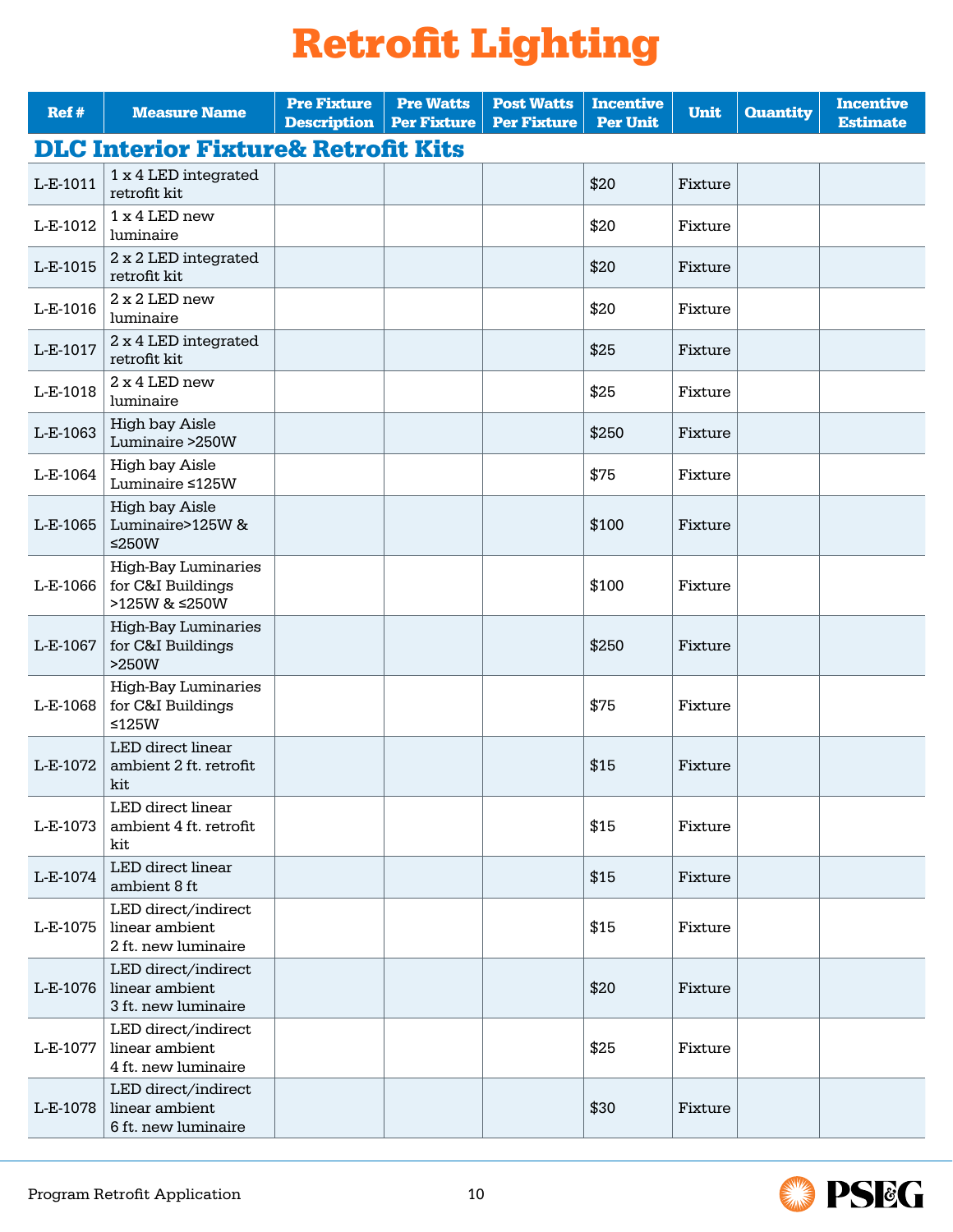| Ref#     | <b>Measure Name</b>                                                                                           | <b>Pre Fixture</b><br><b>Description</b> | <b>Pre Watts</b><br><b>Per Fixture</b> | <b>Post Watts</b><br><b>Per Fixture</b> | <b>Incentive</b><br><b>Per Unit</b> | <b>Unit</b> | <b>Quantity</b> | <b>Incentive</b><br><b>Estimate</b> |
|----------|---------------------------------------------------------------------------------------------------------------|------------------------------------------|----------------------------------------|-----------------------------------------|-------------------------------------|-------------|-----------------|-------------------------------------|
| L-E-1079 | LED direct/indirect<br>linear ambient<br>8 ft. new luminaire                                                  |                                          |                                        |                                         | \$30                                | Fixture     |                 |                                     |
| L-E-1080 | LED Track or Mono-<br>point Directional<br><b>Lighting Fixtures</b>                                           |                                          |                                        |                                         | \$30                                | Fixture     |                 |                                     |
| L-E-1081 | LED Wall-Wash<br>Luminaries                                                                                   |                                          |                                        |                                         | \$30                                | Fixture     |                 |                                     |
| L-E-1082 | Low-Bay Luminaries<br>for Commercial and<br><b>Industrial Buildings</b><br>>125W & ≤250W                      |                                          |                                        |                                         | \$100                               | Fixture     |                 |                                     |
| L-E-1083 | Low-Bay Luminaries<br>for C&I Buildings<br>>250W                                                              |                                          |                                        |                                         | \$250                               | Fixture     |                 |                                     |
| L-E-1084 | Low-Bay Luminaries<br>for C&I Buildings<br>$≤125W$                                                            |                                          |                                        |                                         | \$75                                | Fixture     |                 |                                     |
| L-E-1085 | Retrofit Kits for High-<br>Bay Luminaries for<br>C&I Buildings > 125<br>$ \leq$ 250W                          |                                          |                                        |                                         | \$75                                | Fixture     |                 |                                     |
| L-E-1086 | Retrofit Kits for High-<br>Bay Luminaries for<br>C&I Buildings ≤125W                                          |                                          |                                        |                                         | \$50                                | Fixture     |                 |                                     |
| L-E-1087 | Retrofit Kits for<br><b>High-Bay Luminaries</b><br>for Commercial and<br><b>Industrial Buildings</b><br>>250W |                                          |                                        |                                         | \$100                               | Fixture     |                 |                                     |
| L-E-1088 | Retrofit Kits for<br>Low-Bay Luminaries<br>for Commercial and<br><b>Industrial Buildings</b><br>$≤125W$       |                                          |                                        |                                         | \$50                                | Fixture     |                 |                                     |
| L-E-1096 | Display Case<br>Luminaire                                                                                     |                                          |                                        |                                         | \$15                                | Fixture     |                 |                                     |
|          | <b>DLC Linear Replacement Lamps</b>                                                                           |                                          |                                        |                                         |                                     |             |                 |                                     |
| L-E-1014 | 2' Replacement Lamp                                                                                           |                                          |                                        |                                         | \$3                                 | Lamp        |                 |                                     |
| L-E-1019 | 2G11 Base Lamps                                                                                               |                                          |                                        |                                         | \$5                                 | Lamp        |                 |                                     |
| L-E-1020 | 3' Replacement Lamp                                                                                           |                                          |                                        |                                         | \$5                                 | Lamp        |                 |                                     |
| L-E-1021 | 4' High Output<br>Replacement Lamp                                                                            |                                          |                                        |                                         | \$10                                | Lamp        |                 |                                     |
| L-E-1022 | 4' Replacement Lamp                                                                                           |                                          |                                        |                                         | \$5                                 | Lamp        |                 |                                     |
| L-E-1023 | 8' Replacement Lamp                                                                                           |                                          |                                        |                                         | \$10                                | Lamp        |                 |                                     |
| L-E-1071 | Horizontally-Mounted<br>Lamps                                                                                 |                                          |                                        |                                         | \$5                                 | Lamp        |                 |                                     |
| L-E-1089 | U-Bend Lamp                                                                                                   |                                          |                                        |                                         | \$5                                 | Lamp        |                 |                                     |

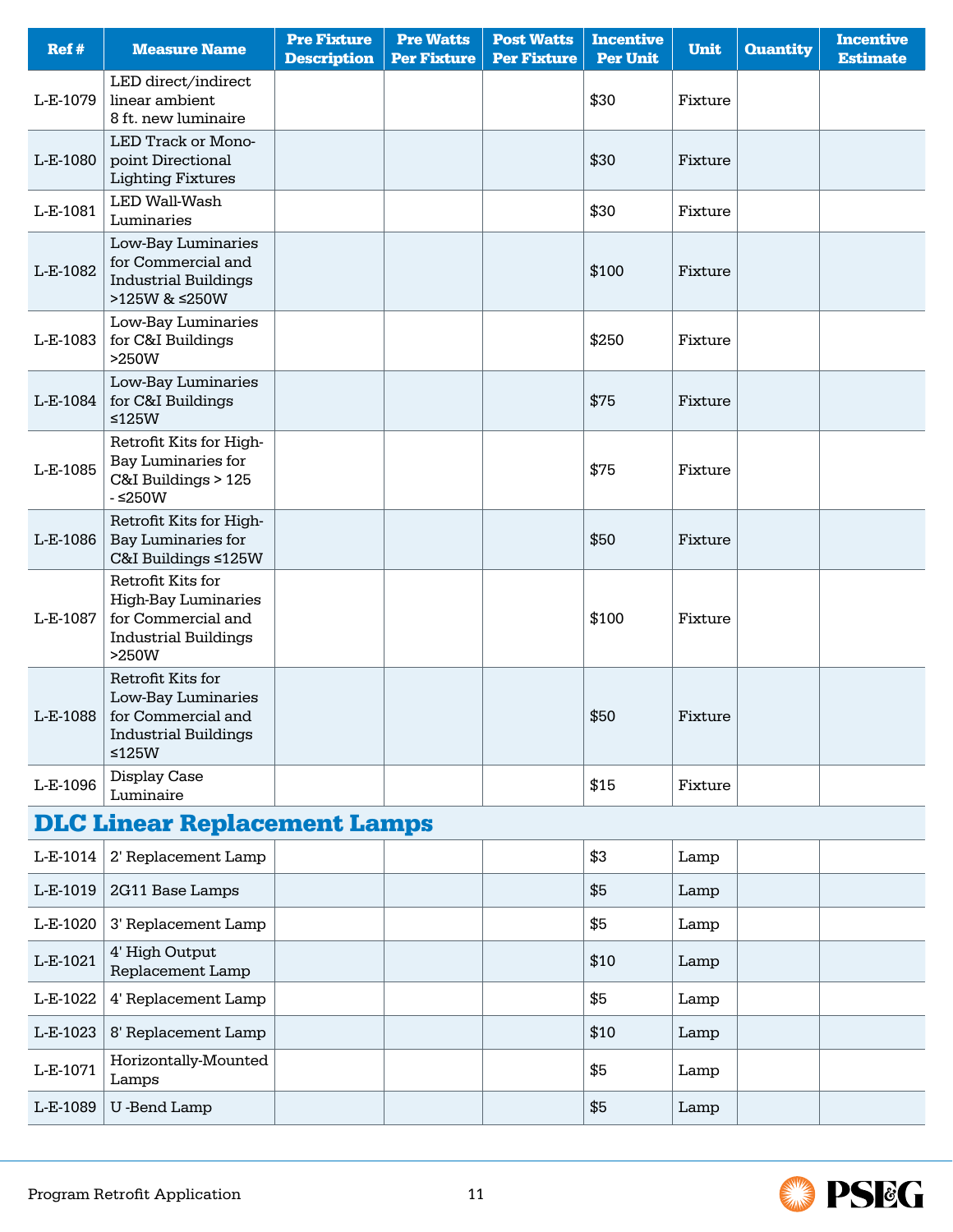| Ref #    | <b>Measure Name</b>              | <b>Pre Fixture</b><br><b>Description</b> | <b>Pre Watts</b><br><b>Per Fixture</b> | <b>Post Watts</b><br><b>Per Fixture</b> | <b>Incentive</b><br><b>Per Unit</b> | <b>Unit</b> | <b>Quantity</b> | <b>Incentive</b><br><b>Estimate</b> |
|----------|----------------------------------|------------------------------------------|----------------------------------------|-----------------------------------------|-------------------------------------|-------------|-----------------|-------------------------------------|
| L-E-1090 | Vertically-Mounted<br>Lamps      |                                          |                                        |                                         | \$5                                 | Lamp        |                 |                                     |
| L-E-1104 | 1 Lamp External<br>Driver Type C |                                          |                                        |                                         | \$2                                 | Lamp        |                 |                                     |
| L-E-1105 | 2 Lamp External<br>Driver Type C |                                          |                                        |                                         | \$3                                 | Lamp        |                 |                                     |
| L-E-1106 | 3 Lamp External<br>Driver Type C |                                          |                                        |                                         | \$5                                 | Lamp        |                 |                                     |
| L-E-1107 | 4 Lamp External<br>Driver Type C |                                          |                                        |                                         | \$7.50                              | Lamp        |                 |                                     |
| L-E-1108 | 6 Lamp External<br>Driver Type C |                                          |                                        |                                         | \$10                                | Lamp        |                 |                                     |

### DLC Exterior Fixtures

| L-E-1001                                | <b>LED</b> Architectural<br>Flood and Spot<br>Luminaries                     |  |  |  | \$50  | Fixture |  |  |  |
|-----------------------------------------|------------------------------------------------------------------------------|--|--|--|-------|---------|--|--|--|
| L-E-1002                                | <b>LED Bollard Fixtures</b>                                                  |  |  |  | \$50  | Fixture |  |  |  |
| L-E-1003                                | LED Fuel Pump<br>Canopy                                                      |  |  |  | \$120 | Fixture |  |  |  |
| L-E-1004                                | LED Landscape/<br>Accent Flood and<br><b>Spot Luminaries</b>                 |  |  |  | \$50  | Fixture |  |  |  |
| L-E-1005                                | <b>LED Large Outdoor</b><br>Pole/Arm-Mounted<br>Area and Roadway<br>Retrofit |  |  |  | \$150 | Fixture |  |  |  |
| L-E-1006                                | LED Outdoor Pole/<br>Arm-Mounted<br>Area and Roadway<br>Luminaries           |  |  |  | \$120 | Fixture |  |  |  |
| L-E-1007                                | LED Outdoor Pole/<br>Arm-Mounted<br>Decorative<br>Luminaries                 |  |  |  | \$50  | Fixture |  |  |  |
| L-E-1008                                | LED Outdoor Wall-<br>Mounted Area<br>Luminaries                              |  |  |  | \$50  | Fixture |  |  |  |
| L-E-1009                                | <b>LED Parking Garage</b><br>Luminaries                                      |  |  |  | \$120 | Fixture |  |  |  |
| L-E-1010                                | <b>LED Stairwell</b><br>and Passageway<br>Luminaries                         |  |  |  | \$50  | Fixture |  |  |  |
| <b>DLC Listed HID Replacement Lamps</b> |                                                                              |  |  |  |       |         |  |  |  |
| L-E-1060                                | <b>HID Replacement</b><br>Lamp > 250W                                        |  |  |  | \$100 | Fixture |  |  |  |
| L-E-1061                                | <b>HID Replacement</b><br>Lamp $\leq 125W$                                   |  |  |  | \$50  | Fixture |  |  |  |
| L-E-1062                                | <b>HID Replacement</b><br>Lamp >125W - ≤250W                                 |  |  |  | \$75  | Fixture |  |  |  |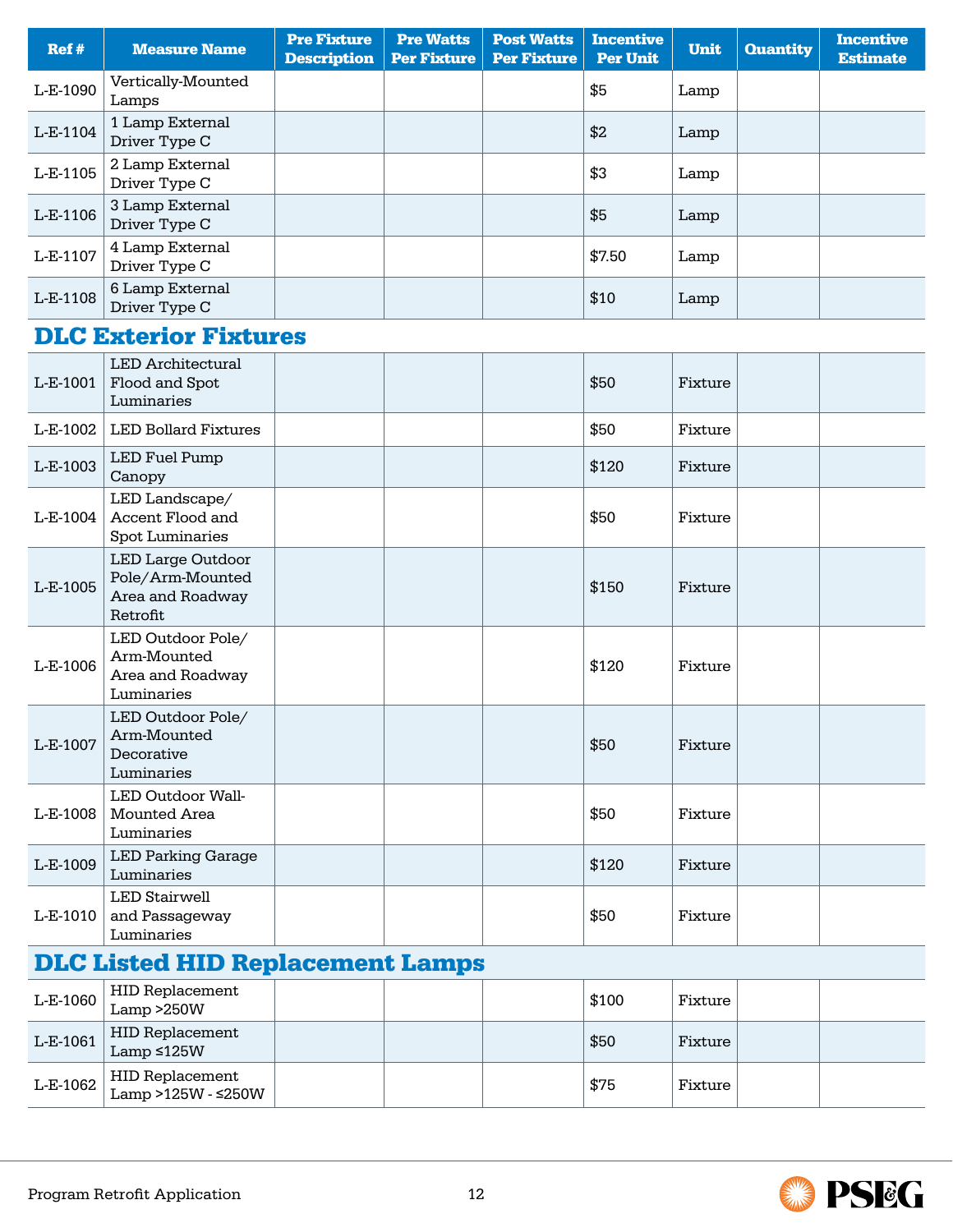| Ref #                                             | <b>Measure Name</b>                           | <b>Pre Fixture</b><br><b>Description</b> | <b>Pre Watts</b><br><b>Per Fixture</b> | <b>Post Watts</b><br><b>Per Fixture</b> | <b>Incentive</b><br><b>Per Unit</b> | <b>Unit</b> | <b>Quantity</b> | <b>Incentive</b><br><b>Estimate</b> |  |  |
|---------------------------------------------------|-----------------------------------------------|------------------------------------------|----------------------------------------|-----------------------------------------|-------------------------------------|-------------|-----------------|-------------------------------------|--|--|
| <b>ENERGY STAR<sup>®</sup> Certified LED Bulb</b> |                                               |                                          |                                        |                                         |                                     |             |                 |                                     |  |  |
| L-E-1024                                          | <b>ENERGY STAR LED</b><br>Bulb - BR20         |                                          |                                        |                                         | \$3                                 | Lamp        |                 |                                     |  |  |
| L-E-1025                                          | ENERGY STAR LED<br>Bulb - BR30                |                                          |                                        |                                         | \$3                                 | Lamp        |                 |                                     |  |  |
| L-E-1026                                          | <b>ENERGY STAR LED</b><br>Bulb - BR40         |                                          |                                        |                                         | \$3                                 | Lamp        |                 |                                     |  |  |
| L-E-1027                                          | <b>ENERGY STAR LED</b><br><b>Bulb - G16.5</b> |                                          |                                        |                                         | \$2                                 | Lamp        |                 |                                     |  |  |
| L-E-1028                                          | ENERGY STAR LED<br>Bulb - G25                 |                                          |                                        |                                         | \$2                                 | Lamp        |                 |                                     |  |  |
| L-E-1029                                          | <b>ENERGY STAR LED</b><br>Bulb - G30          |                                          |                                        |                                         | \$2                                 | Lamp        |                 |                                     |  |  |
| L-E-1030                                          | <b>ENERGY STAR LED</b><br>Bulb - G40          |                                          |                                        |                                         | \$2                                 | Lamp        |                 |                                     |  |  |
| L-E-1031                                          | ENERGY STAR LED<br>Bulb - Other               |                                          |                                        |                                         | \$1.50                              | Lamp        |                 |                                     |  |  |
| L-E-1032                                          | <b>ENERGY STAR LED</b><br>Bulb - PAR16        |                                          |                                        |                                         | \$3                                 | Lamp        |                 |                                     |  |  |
| L-E-1033                                          | ENERGY STAR LED<br>Bulb - PAR20               |                                          |                                        |                                         | \$3                                 | Lamp        |                 |                                     |  |  |
| L-E-1034                                          | <b>ENERGY STAR LED</b><br>Bulb - PAR30        |                                          |                                        |                                         | \$3                                 | Lamp        |                 |                                     |  |  |
| L-E-1035                                          | ENERGY STAR LED<br>Bulb - PAR40               |                                          |                                        |                                         | \$3                                 | Lamp        |                 |                                     |  |  |
| L-E-1036                                          | <b>ENERGY STAR LED</b><br>Bulb - R14          |                                          |                                        |                                         | \$3                                 | Lamp        |                 |                                     |  |  |
| L-E-1037                                          | <b>ENERGY STAR LED</b><br>Bulb - R16          |                                          |                                        |                                         | \$3                                 | Lamp        |                 |                                     |  |  |
| L-E-1038                                          | ENERGY STAR LED<br>Bulb - R20                 |                                          |                                        |                                         | \$3                                 | Lamp        |                 |                                     |  |  |
| L-E-1039                                          | <b>ENERGY STAR LED</b><br>Bulb - R30          |                                          |                                        |                                         | \$3                                 | Lamp        |                 |                                     |  |  |

#### ENERGY STAR Certified LED Fixtures

| L-E-1040 | ENERGY STAR LED<br>Fixture - Accent<br>Light Line Voltage     |  | \$15 | Fixture |  |
|----------|---------------------------------------------------------------|--|------|---------|--|
| L-E-1041 | ENERGY STAR LED<br>Fixture - Bath Vanity                      |  | \$5  | Fixture |  |
| L-E-1042 | ENERGY STAR LED<br>Fixture - Ceiling<br>Mount                 |  | \$5  | Fixture |  |
| L-E-1043 | <b>ENERGY STAR LED</b><br>Fixture - Close to<br>Ceiling Mount |  | \$5  | Fixture |  |
| L-E-1044 | <b>ENERGY STAR LED</b><br>Fixture - Cove Mount                |  | \$5  | Fixture |  |
| L-E-1045 | ENERGY STAR LED<br>Fixture - Decorative<br>Pendant            |  | \$5  | Fixture |  |

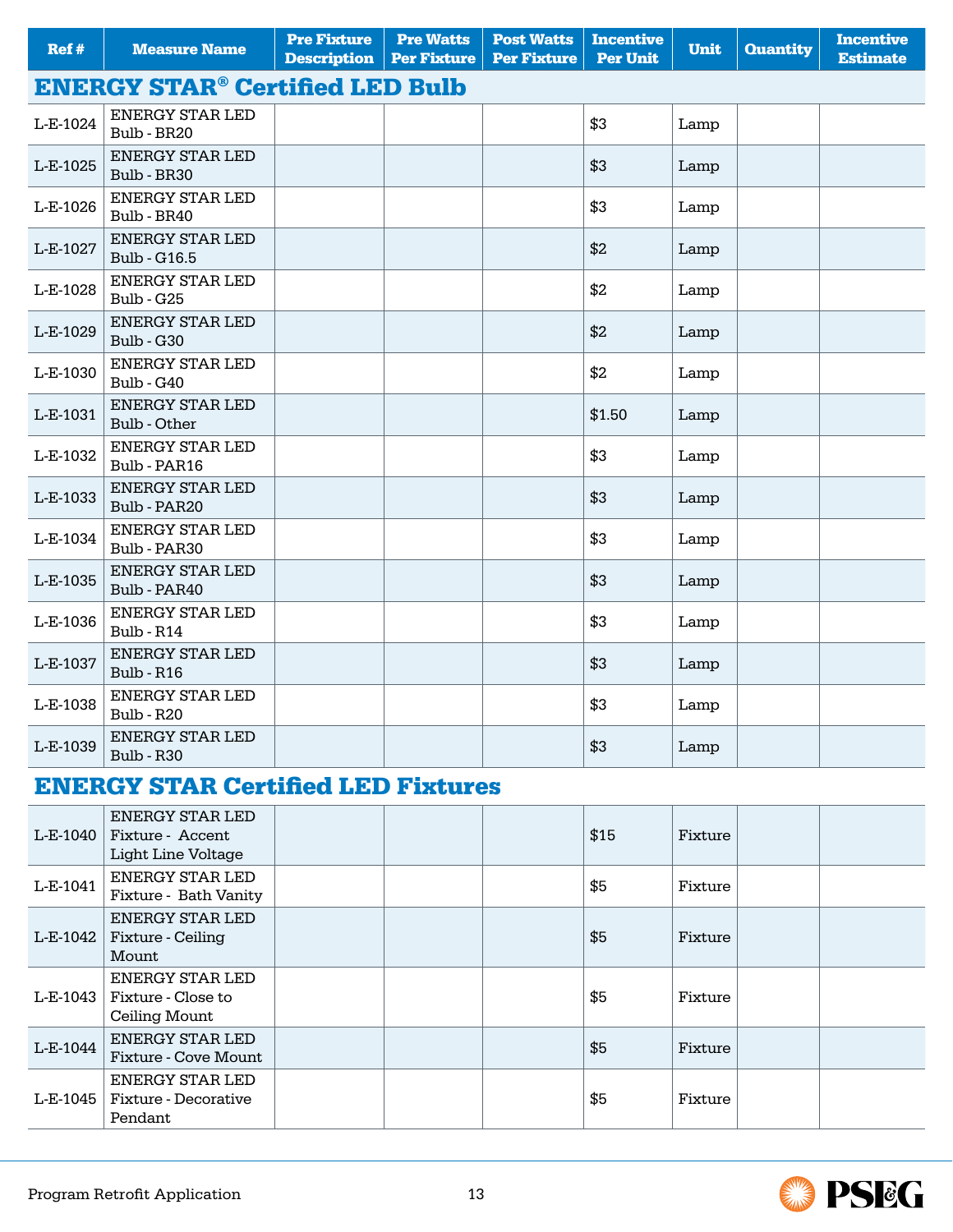| Ref#     | <b>Measure Name</b>                                            | <b>Pre Fixture</b><br><b>Description</b> | <b>Pre Watts</b><br><b>Per Fixture</b> | <b>Post Watts</b><br><b>Per Fixture</b> | <b>Incentive</b><br><b>Per Unit</b> | <b>Unit</b> | <b>Quantity</b> | <b>Incentive</b><br><b>Estimate</b> |
|----------|----------------------------------------------------------------|------------------------------------------|----------------------------------------|-----------------------------------------|-------------------------------------|-------------|-----------------|-------------------------------------|
| L-E-1046 | <b>ENERGY STAR LED</b><br>Fixture - Downlight<br>Pendant       |                                          |                                        |                                         | \$5                                 | Fixture     |                 |                                     |
| L-E-1047 | <b>ENERGY STAR LED</b><br>Fixture - Downlight<br>Surface Mount |                                          |                                        |                                         | \$5                                 | Fixture     |                 |                                     |
| L-E-1048 | <b>ENERGY STAR LED</b><br>Fixture - Linear Strip               |                                          |                                        |                                         | \$10                                | Fixture     |                 |                                     |
| L-E-1049 | <b>ENERGY STAR LED</b><br>Fixture - Other                      |                                          |                                        |                                         | \$5                                 | Fixture     |                 |                                     |
| L-E-1050 | <b>ENERGY STAR LED</b><br>Fixture - Outdoor<br>(Various Types) |                                          |                                        |                                         | \$5                                 | Fixture     |                 |                                     |
| L-E-1051 | <b>ENERGY STAR LED</b><br>Fixture - Outdoor<br>Pole-Mount      |                                          |                                        |                                         | \$5                                 | Fixture     |                 |                                     |
| L-E-1052 | <b>ENERGY STAR LED</b><br>Fixture - Pendant                    |                                          |                                        |                                         | \$5                                 | Fixture     |                 |                                     |
| L-E-1053 | <b>ENERGY STAR LED</b><br>Fixture - Recessed<br>Downlight      |                                          |                                        |                                         | \$5                                 | Fixture     |                 |                                     |
| L-E-1054 | <b>ENERGY STAR LED</b><br>Fixture - Security                   |                                          |                                        |                                         | \$5                                 | Fixture     |                 |                                     |
| L-E-1055 | <b>ENERGY STAR LED</b><br>Fixture - Solid State<br>Retrofit    |                                          |                                        |                                         | \$5                                 | Fixture     |                 |                                     |
| L-E-1056 | <b>ENERGY STAR LED</b><br>Fixture - Torchiere                  |                                          |                                        |                                         | \$5                                 | Fixture     |                 |                                     |
| L-E-1057 | <b>ENERGY STAR</b><br>LED Fixture - Under<br>Cabinet           |                                          |                                        |                                         | \$10                                | Fixture     |                 |                                     |
| L-E-1058 | <b>ENERGY STAR</b><br>LED Fixture - Wall<br>Sconces            |                                          |                                        |                                         | \$5                                 | Fixture     |                 |                                     |
| L-E-1059 | <b>ENERGY STAR LED</b><br>Fixture - Wrapped<br>Lens            |                                          |                                        |                                         | \$5                                 | Fixture     |                 |                                     |
|          | <b>Refrigerated LED Case</b>                                   |                                          |                                        |                                         |                                     |             |                 |                                     |
| L-E-1101 | Refrigerated Case<br>Lighting 4'                               |                                          |                                        |                                         | \$15                                | Fixture     |                 |                                     |
|          |                                                                |                                          |                                        |                                         |                                     |             |                 |                                     |

| <b>Retrofit Lighting Incentive Estimate</b> |                                         |  |  |  |       |         |  |  |
|---------------------------------------------|-----------------------------------------|--|--|--|-------|---------|--|--|
| L-E-1103                                    | Refrigerated Case<br>$\vert$ Lighting 6 |  |  |  | \$25  | Fixture |  |  |
| $L-E-1102$                                  | Refrigerated Case<br>Lighting 5'        |  |  |  | \$20  | Fixture |  |  |
| L-C-1101                                    | Lighting 4'                             |  |  |  | ن 1 ه | rixtule |  |  |

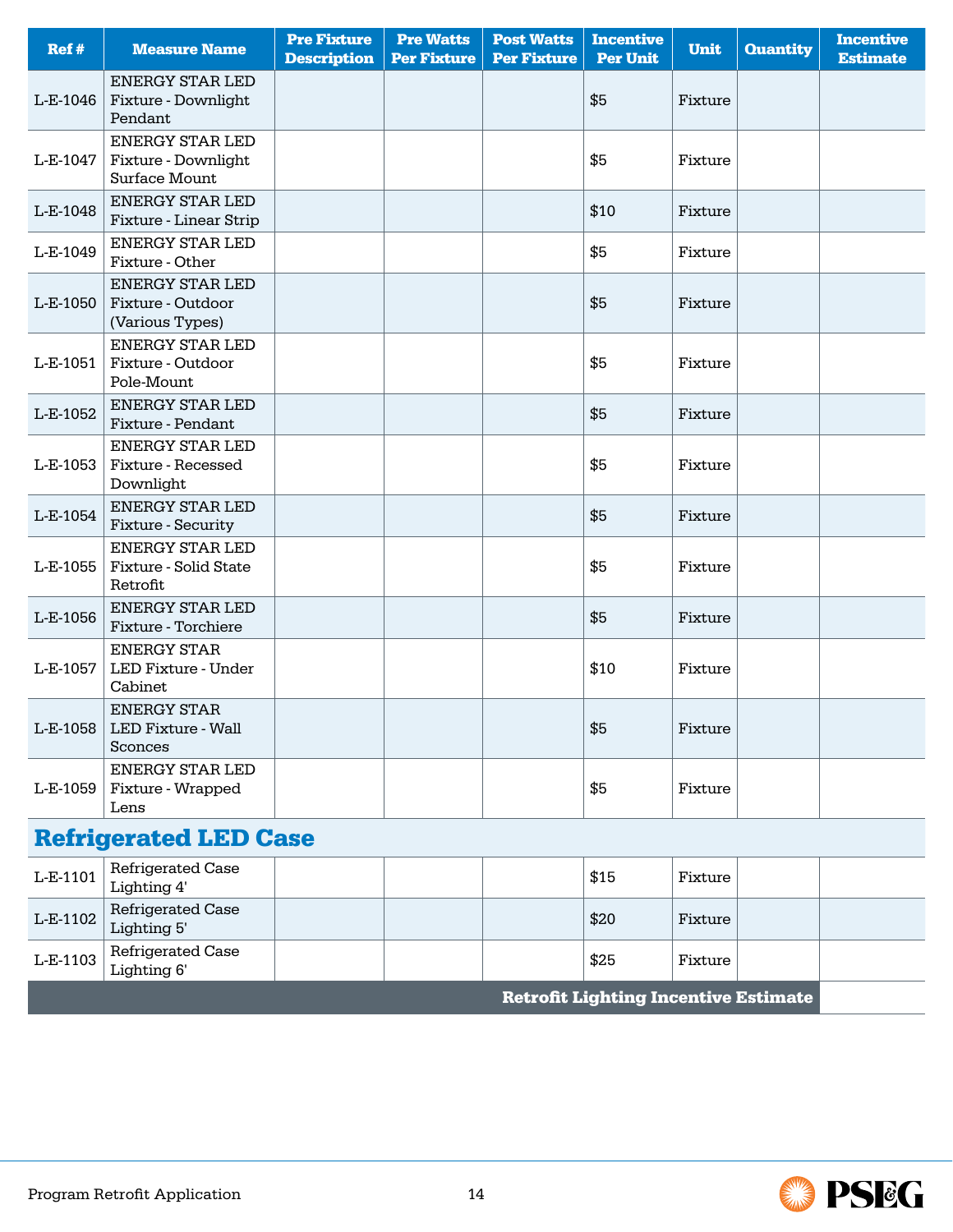## Lighting Controls

<span id="page-14-0"></span>

| Ref#     | <b>Measure Name</b>                            | <b>Incentive</b><br>per Unit | <b>Unit</b>                                 | <b>Quantity</b> | <b>Incentive</b><br><b>Estimate</b> |
|----------|------------------------------------------------|------------------------------|---------------------------------------------|-----------------|-------------------------------------|
|          | <b>Standalone Controls</b>                     |                              |                                             |                 |                                     |
| L-E-1095 | Daylight Dimming Control                       | \$0.15                       | Watt Controlled                             |                 |                                     |
| L-E-1099 | Exterior Lighting Control – Integrated         | \$0.15                       | Watt Controlled                             |                 |                                     |
| L-E-1100 | Occupancy Dimming Control                      | \$0.10                       | Watt Controlled                             |                 |                                     |
| L-E-1094 | Occupancy Sensor for High bay - Remote Mounted | \$0.10                       | Watt Controlled                             |                 |                                     |
| L-E-1091 | Occupancy/Vacancy Sensor – Integrated          | \$0.10                       | Watt Controlled                             |                 |                                     |
| L-E-1093 | Occupancy/Vacancy Sensor – Remote Mounted      | \$0.10                       | Watt Controlled                             |                 |                                     |
| L-E-1092 | Occupancy/Vacancy Sensor - Wall Mounted        | \$0.10                       | Watt Controlled                             |                 |                                     |
|          |                                                |                              | <b>Lighting Controls Incentive Estimate</b> |                 |                                     |

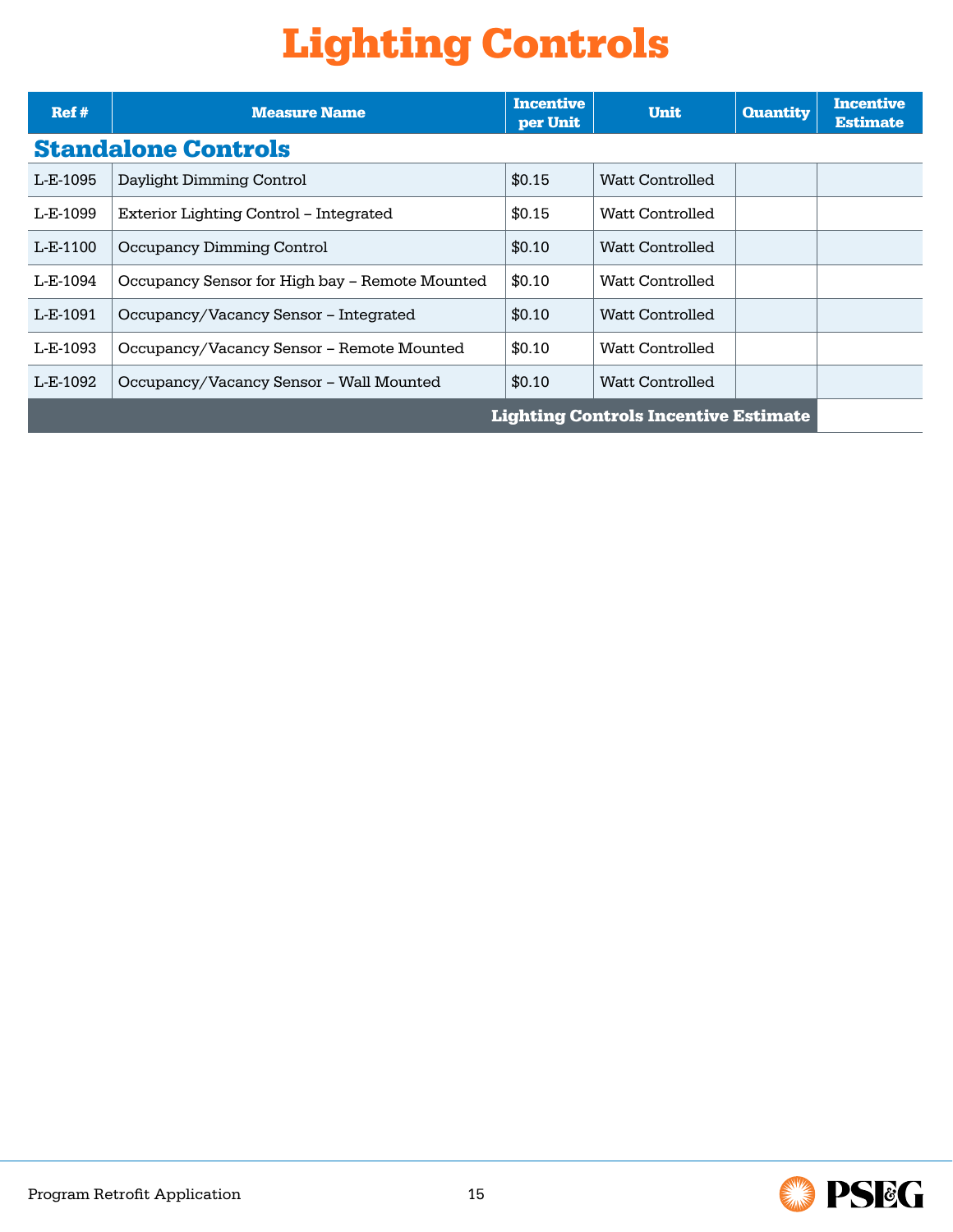

<span id="page-15-0"></span>Final Incentives for prescriptive projects including measures such as HVAC require that 100% of the building systems, as described in the mechanical project scope documents, are operating.

Eligibility will be verified during an inspection, at which time either of the following two conditions are confirmed:

- 1.) The equipment listed in the mechanical project scope documents is installed and operating in a manner consistent with an occupied space
- 2.) The equipment listed in the mechanical project scope documents is installed and operating in a manner consistent with an unoccupied space (e.g., HVAC equipment energized and responding to heating and cooling loads).

Equipment will not be eligible if it is installed, but not operating (e.g. heat pumps are installed but turned off). For projects where a subset of equipment is ineligible, the customer has the option to delay project finalization and energy savings calculation until an agreed-upon future date (when more equipment may be operating and eligible). At that time, a follow up inspection will occur to determine final equipment eligibility and incentive amount. If the decision is made to finalize the project as-is, final incentives will be based on an updated lighting worksheet and/or reduced quantity of eligible equipment.

NOTE - If your equipment is rated in BTU, please use the following equation to determine tons for input into these tables: XX BTU / 12,000 = Tons

| Ref#        | <b>Measure</b><br><b>Name</b> | <b>Incentive</b><br><b>Per Unit</b>                              | <b>Unit</b> |          |                                        | <b>Qualifying</b><br><b>Efficiency</b> |                                       | <b>Actual</b><br><b>Efficiency</b> | <b>Tons</b>     | <b>Quantity</b>              | <b>Incentive</b><br><b>Estimate</b> |
|-------------|-------------------------------|------------------------------------------------------------------|-------------|----------|----------------------------------------|----------------------------------------|---------------------------------------|------------------------------------|-----------------|------------------------------|-------------------------------------|
| <b>PTHP</b> |                               |                                                                  |             |          |                                        |                                        |                                       |                                    |                 |                              |                                     |
| H-E-1052    | PTHP                          | \$45                                                             | Tons        |          | <b>EER</b>                             | 12.810                                 |                                       |                                    |                 |                              |                                     |
|             |                               |                                                                  |             |          | <b>COP</b>                             | 3.456                                  |                                       |                                    |                 |                              |                                     |
| H-E-1052    | <b>PTHP</b>                   | \$45                                                             | Tons        |          | EER                                    | 12.810                                 |                                       |                                    |                 |                              |                                     |
|             |                               |                                                                  |             |          | <b>COP</b>                             | 3.456                                  |                                       |                                    |                 |                              |                                     |
| H-E-1052    | PTHP                          | \$45                                                             | Tons        |          | <b>EER</b><br><b>COP</b>               | 12.810<br>3.456                        |                                       |                                    |                 |                              |                                     |
| Ref#        | <b>Measure</b><br><b>Name</b> | <b>Incentive</b><br><b>Per Unit</b>                              | <b>Unit</b> |          | <b>Qualifying</b><br><b>EER</b>        |                                        |                                       | <b>Actual EER</b>                  | <b>Tons</b>     | <b>Quantity</b>              | <b>Incentive</b><br><b>Estimate</b> |
| <b>PTAC</b> |                               |                                                                  |             |          |                                        |                                        |                                       |                                    |                 |                              |                                     |
| H-E-1042    | <b>PTAC</b>                   | \$40                                                             | Tons        |          | 9.975                                  |                                        |                                       |                                    |                 |                              |                                     |
| H-E-1042    | <b>PTAC</b>                   | \$40                                                             | Tons        |          | 9.975                                  |                                        |                                       |                                    |                 |                              |                                     |
| H-E-1042    | <b>PTAC</b>                   | \$40                                                             | Tons        |          | 9.975                                  |                                        |                                       |                                    |                 |                              |                                     |
| Ref#        |                               | <b>Size Category</b>                                             |             |          | <b>Qualifying</b><br><b>Efficiency</b> |                                        | <b>Installed</b><br><b>Efficiency</b> | <b>Unit Size</b><br>(tons)         | <b>Quantity</b> | <b>Incentive</b><br>per unit | <b>Incentive</b><br><b>Estimate</b> |
|             |                               | <b>Air Source Heat Pump</b>                                      |             |          |                                        |                                        |                                       |                                    |                 |                              |                                     |
| H-E-1017    |                               | < 5.4 tons Single Package - Tier 1                               |             |          | <b>14.3 SEER</b>                       |                                        |                                       |                                    |                 | \$50                         |                                     |
|             |                               |                                                                  |             | 8.2 HSPF |                                        |                                        |                                       |                                    |                 |                              |                                     |
| H-E-1018    |                               | <5.4 tons Single Package - Tier 2                                |             |          | <b>15.5 SEER</b>                       |                                        |                                       |                                    |                 | \$100                        |                                     |
|             |                               |                                                                  |             |          | 8.5 HSPF                               |                                        |                                       |                                    |                 |                              |                                     |
| H-E-1019    |                               | <5.4 tons Split System - Tier 1                                  |             |          | <b>14.3 SEER</b><br>8.4 HSPF           |                                        |                                       |                                    |                 | \$60                         |                                     |
|             |                               |                                                                  |             |          | <b>15.5 SEER</b>                       |                                        |                                       |                                    |                 |                              |                                     |
| H-E-1020    |                               | < 5.4 tons Split System - Tier 2                                 |             |          | 8.5 HSPF                               |                                        |                                       |                                    |                 | \$100                        |                                     |
|             |                               |                                                                  |             |          | 11.5 EER                               |                                        |                                       |                                    |                 |                              |                                     |
| H-E-1015    |                               | $\geq$ 5.4 and < 11.25 tons Split and<br>Single Package - Tier 1 |             |          | <b>12.2 IEER</b>                       |                                        |                                       |                                    |                 | \$50                         |                                     |
|             |                               |                                                                  |             | 3.4 COP  |                                        |                                        |                                       |                                    |                 |                              |                                     |
|             |                               | $\geq$ 5.4 and < 11.25 tons Split and                            |             |          | 12.1 EER                               |                                        |                                       |                                    |                 |                              |                                     |
| H-E-1016    | Single Package - Tier 2       |                                                                  |             |          | <b>12.8 IEER</b>                       |                                        |                                       |                                    |                 | \$100                        |                                     |
|             |                               |                                                                  |             | 3.5 COP  |                                        |                                        |                                       |                                    |                 |                              |                                     |

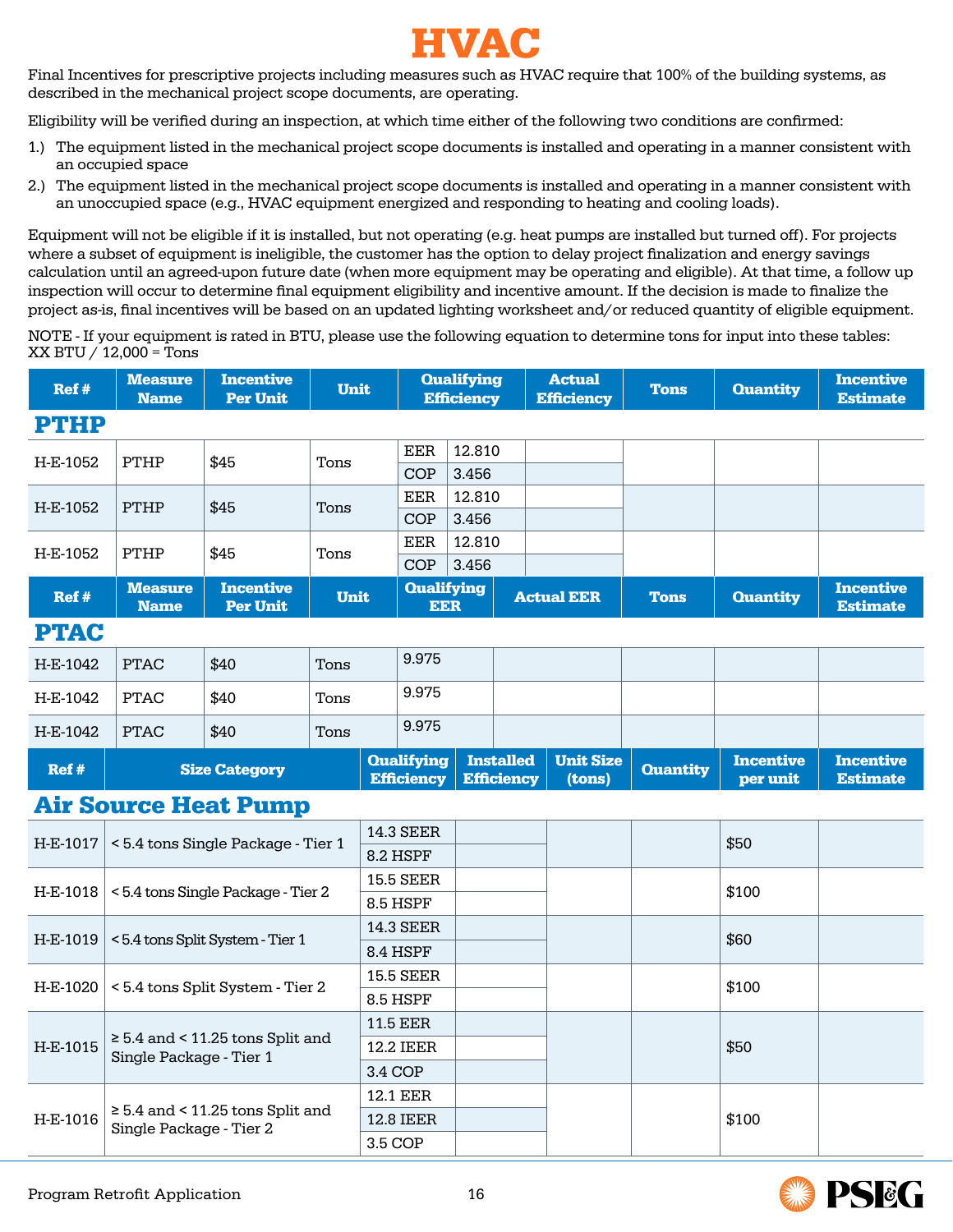| Ref #    | <b>Size Category</b>                                   | <b>Qualifying</b><br><b>Efficiency</b> | <b>Installed</b><br><b>Efficiency</b> | <b>Unit Size</b><br>(tons) | <b>Quantity</b> | <b>Incentive</b><br>per unit | <b>Incentive</b><br><b>Estimate</b> |
|----------|--------------------------------------------------------|----------------------------------------|---------------------------------------|----------------------------|-----------------|------------------------------|-------------------------------------|
|          |                                                        | <b>11.5 EER</b>                        |                                       |                            |                 |                              |                                     |
| H-E-1011 | $\geq$ 11.25 and < 20 tons Split and                   | <b>11.6 IEER</b>                       |                                       |                            |                 | \$60                         |                                     |
|          | Single Package - Tier 1                                | 3.3 COP                                |                                       |                            |                 |                              |                                     |
|          |                                                        | <b>11.7 EER</b>                        |                                       |                            |                 |                              |                                     |
| H-E-1012 | $\geq$ 11.25 and < 20 tons Split and                   | <b>15.0 IEER</b>                       |                                       |                            |                 | \$100                        |                                     |
|          | Single Package - Tier 2                                | 3.3 COP                                |                                       |                            |                 |                              |                                     |
|          |                                                        | <b>9.5 EER</b>                         |                                       |                            |                 |                              |                                     |
| H-E-1013 | $\geq$ 20.00 tons Split and Single                     | <b>10.6 IEER</b>                       |                                       |                            |                 | \$60                         |                                     |
|          | Package - Tier 1                                       | 3.2 COP                                |                                       |                            |                 |                              |                                     |
|          |                                                        | <b>9.7 EER</b>                         |                                       |                            |                 |                              |                                     |
| H-E-1014 | $\geq 20.00$ tons Split and Single<br>Package - Tier 2 | <b>12.0 IEER</b>                       |                                       |                            |                 | \$100                        |                                     |
|          |                                                        | 3.2 COP                                |                                       |                            |                 |                              |                                     |
|          | <b>Single Package Vertical AC</b>                      |                                        |                                       |                            |                 |                              |                                     |
| H-E-1063 | $< 5.4$ tons Tier 1                                    | <b>10.2 EER</b>                        |                                       |                            |                 | \$30                         |                                     |
| H-E-1064 | $< 5.4$ tons Tier 2                                    | <b>10.7 EER</b>                        |                                       |                            |                 | \$50                         |                                     |
| H-E-1067 | $\geq$ 5.4 and < 11.25 tons Tier 1                     | <b>10.2 EER</b>                        |                                       |                            |                 | \$30                         |                                     |
| H-E-1068 | $\geq$ 5.4 and < 11.25 tons Tier 2                     | <b>10.7 EER</b>                        |                                       |                            |                 | \$50                         |                                     |
| H-E-1065 | $\geq$ 11.25 and < 20 tons Tier 1                      | <b>10.2 EER</b>                        |                                       |                            |                 | \$30                         |                                     |
| H-E-1066 | $\geq$ 11.25 and < 20 tons Tier 2                      | <b>10.7 EER</b>                        |                                       |                            |                 | \$50                         |                                     |
|          | <b>Single Package Vertical HP</b>                      |                                        |                                       |                            |                 |                              |                                     |
|          |                                                        | <b>10.2 EER</b>                        |                                       |                            |                 |                              |                                     |
| H-E-1069 | $< 5.4$ tons Tier 1                                    | 3.1 COP                                |                                       |                            |                 | \$30                         |                                     |
| H-E-1070 | $< 5.4$ tons Tier 2                                    | <b>10.7 EER</b>                        |                                       |                            |                 | \$50                         |                                     |
|          |                                                        | 3.2 COP                                |                                       |                            |                 |                              |                                     |
|          | $H-E-1073 \geq 5.4$ and < 11.25 tons Tier 1            | <b>10.2 EER</b>                        |                                       |                            |                 | \$30                         |                                     |
|          |                                                        | 3.1 COP                                |                                       |                            |                 |                              |                                     |
|          | H-E-1074   $\geq$ 5.4 and < 11.25 tons Tier 2          | <b>10.7 EER</b>                        |                                       |                            |                 | \$50                         |                                     |
|          |                                                        | 3.2 COP                                |                                       |                            |                 |                              |                                     |
|          | H-E-1071 $ $ ≥11.25 and < 20 tons Tier 1               | <b>10.2 EER</b><br>3.1 COP             |                                       |                            |                 | \$30                         |                                     |
|          |                                                        | 10.7 EER                               |                                       |                            |                 |                              |                                     |
|          | H-E-1072   $\geq$ 11.25 and < 20 tons Tier 2           | 3.2 COP                                |                                       |                            |                 | \$50                         |                                     |
|          | <b>Ground and Water Source HP</b>                      |                                        |                                       |                            |                 |                              |                                     |
|          | Ground Source Heat Pump,                               | <b>18.4 EER</b>                        |                                       |                            |                 |                              |                                     |
| H-E-1035 | $\leq$ 11.25 Tons, Tier 1                              | 3.7 COP                                |                                       |                            |                 | \$50                         |                                     |
| H-E-1036 | Ground Source Heat Pump,                               | 22.0 EER                               |                                       |                            |                 | \$100                        |                                     |
|          | $\leq$ 11.25 Tons, Tier 2                              | 3.9 COP                                |                                       |                            |                 |                              |                                     |
| H-E-1037 | Ground Water Source Heat Pump,                         | 14.4 EER                               |                                       |                            |                 | \$50                         |                                     |
|          | $\leq$ 11.25 Tons, Tier 1                              | 3.2 COP                                |                                       |                            |                 |                              |                                     |
| H-E-1038 | Ground Water Source Heat Pump,                         | <b>18 EER</b>                          |                                       |                            |                 | \$100                        |                                     |
|          | $\leq$ 11.25 Tons, Tier 2                              | 3.6 COP                                |                                       |                            |                 |                              |                                     |
| H-E-1106 | Water Source Heat Pump, <= 1.4<br>Tons, Tier 1         | <b>12.4 EER</b><br>4.0 COP             |                                       |                            |                 | \$50                         |                                     |
|          |                                                        |                                        |                                       |                            |                 |                              |                                     |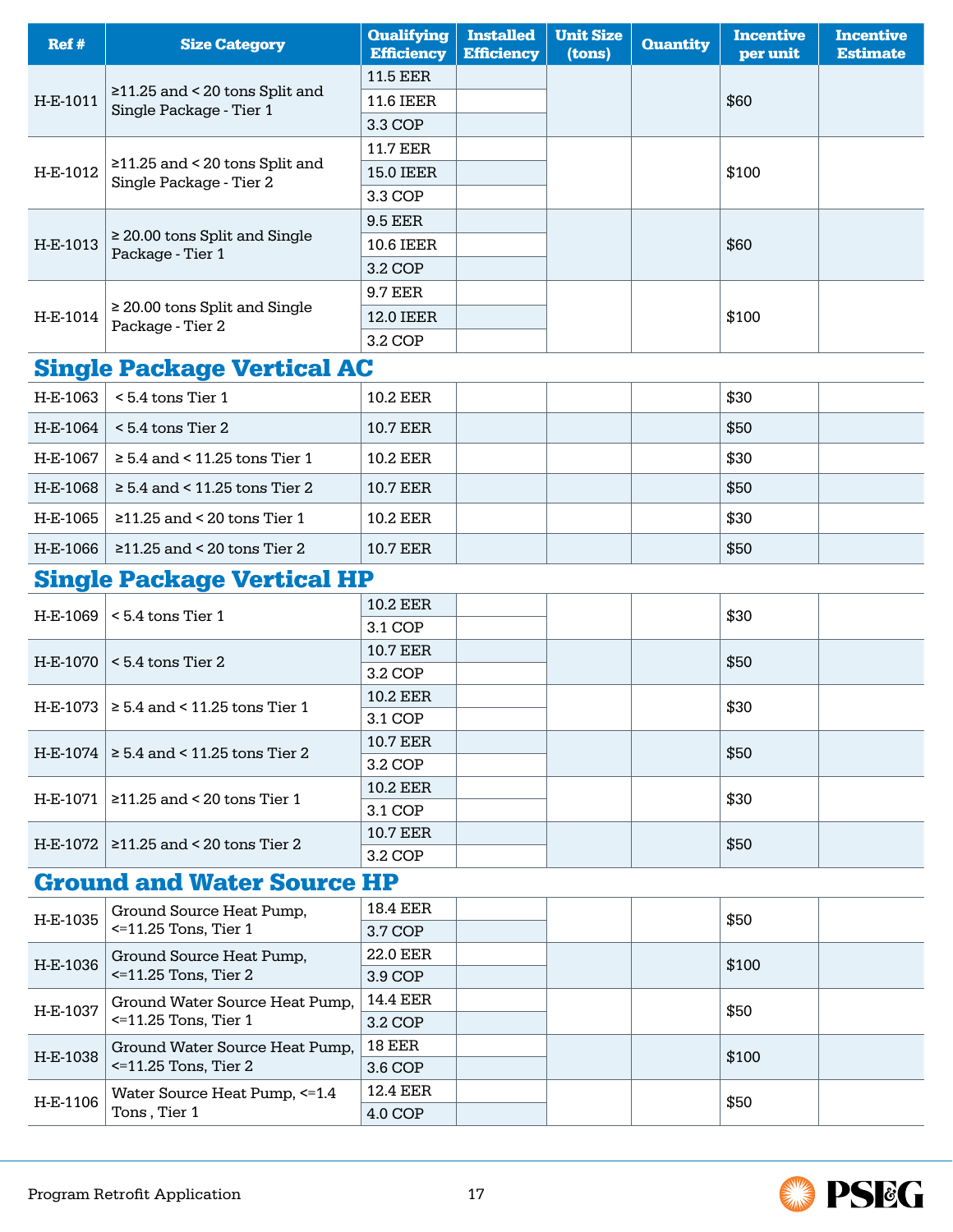| Ref#     | <b>Size Category</b>                                            | <b>Qualifying</b><br><b>Efficiency</b> | <b>Installed</b><br><b>Efficiency</b> | <b>Unit Size</b><br>(tons) | <b>Quantity</b> | <b>Incentive</b><br>per unit | <b>Incentive</b><br><b>Estimate</b> |
|----------|-----------------------------------------------------------------|----------------------------------------|---------------------------------------|----------------------------|-----------------|------------------------------|-------------------------------------|
|          | Water Source Heat Pump, <= 1.4                                  | 14.0 EER                               |                                       |                            |                 |                              |                                     |
| H-E-1107 | Tons, Tier 2                                                    | 4.8 COP                                |                                       |                            |                 | \$100                        |                                     |
| H-E-1108 | Water Source Heat Pump, >1.4                                    | <b>13.3EER</b>                         |                                       |                            |                 | \$50                         |                                     |
|          | Tons $<=5.4$ Tons, Tier 1                                       | 4.3 COP                                |                                       |                            |                 |                              |                                     |
| H-E-1109 | Water Source Heat Pump, >1.4<br>Tons $<=5.4$ Tons, Tier 2       | 15.0 EER                               |                                       |                            |                 | \$100                        |                                     |
|          | Water Source Heat Pump, >5.4                                    | 4.5 COP<br>13.3 EER                    |                                       |                            |                 |                              |                                     |
| H-E-1110 | Tons & <=11.25 Tons, Tier 1                                     | 4.3 COP                                |                                       |                            |                 | \$50                         |                                     |
|          | Water Source Heat Pump, >5.4                                    | 15.0 EER                               |                                       |                            |                 |                              |                                     |
| H-E-1111 | Tons & <= 11.25 Tons, Tier 2                                    | 4.5 COP                                |                                       |                            |                 | \$100                        |                                     |
|          | <b>Air Cooled - Unitary HVAC</b>                                |                                        |                                       |                            |                 |                              |                                     |
| H-E-1081 | < 5.4 tons Single Package - Tier 1                              | <b>14.3 SEER</b>                       |                                       |                            |                 | \$25                         |                                     |
| H-E-1082 | < 5.4 tons Single Package - Tier 2                              | <b>16.0 SEER</b>                       |                                       |                            |                 | \$50                         |                                     |
| H-E-1083 | < 5.4 tons Split System - Tier 1                                | <b>14.0 SEER</b>                       |                                       |                            |                 | \$25                         |                                     |
| H-E-1084 | < 5.4 tons Split System - Tier 2                                | <b>16.0 SEER</b>                       |                                       |                            |                 | \$50                         |                                     |
|          | $\geq$ 5.4 and < 11.25 tons Split and                           | <b>11.5 EER</b>                        |                                       |                            |                 |                              |                                     |
| H-E-1079 | Single Package - Tier 1                                         | <b>13.0 IEER</b>                       |                                       |                            |                 | \$25                         |                                     |
| H-E-1080 | $\geq$ 5.4 and < 11.25 tons Split and                           | <b>12.5 EER</b>                        |                                       |                            |                 | \$50                         |                                     |
|          | Single Package - Tier 2                                         | <b>14.0 IEER</b>                       |                                       |                            |                 |                              |                                     |
| H-E-1077 | $\geq$ 11.25 and < 20 tons Split and<br>Single Package - Tier 1 | 11.5 EER<br>12.4 IEER                  |                                       |                            |                 | \$25                         |                                     |
|          | $\geq$ 11.25 and < 20 tons Split and                            | <b>12.0 EER</b>                        |                                       |                            |                 |                              |                                     |
| H-E-1078 | Single Package - Tier 2                                         | 14.0 IEER                              |                                       |                            |                 | \$50                         |                                     |
| H-E-1022 | $\geq$ 20 and < 63.33 tons Split and                            | 10.5 EER                               |                                       |                            |                 | \$25                         |                                     |
|          | Single Package - Tier 1                                         | 11.6 IEER                              |                                       |                            |                 |                              |                                     |
| H-E-1023 | $\geq$ 20 and < 63.33 tons Split and<br>Single Package - Tier 2 | 11.0 EER<br><b>12.5 IEER</b>           |                                       |                            |                 | \$50                         |                                     |
|          | $\geq 63.33$ tons Split and Single                              | <b>9.7 EER</b>                         |                                       |                            |                 |                              |                                     |
| H-E-1024 | Package - Tier 1                                                | <b>11.2 IEER</b>                       |                                       |                            |                 | \$25                         |                                     |
| H-E-1025 | $\geq 63.33$ tons Split and Single                              | <b>10.0 EER</b>                        |                                       |                            |                 | \$50                         |                                     |
|          | Package - Tier 2                                                | <b>12.0 IEER</b>                       |                                       |                            |                 |                              |                                     |
| Ref #    | <b>Measure Name</b>                                             |                                        | <b>Incentive</b><br><b>Per Unit</b>   | <b>Unit</b>                | HP              | <b>Quantity</b>              | <b>Incentive</b><br><b>Estimate</b> |
|          | <b>Variable Frequency Drives</b>                                |                                        |                                       |                            |                 |                              |                                     |
| H-E-1021 | Boiler Feedwater Pump VFD                                       |                                        | \$100                                 | HP                         |                 |                              |                                     |
| H-E-1026 | Chilled Water or Condenser Water Pump VFD                       |                                        | \$100                                 | HP                         |                 |                              |                                     |
| H-E-1027 | Cooling Tower Fan VFD                                           |                                        | \$50                                  | HP                         |                 |                              |                                     |
| H-E-1040 | Heating Hot Water Pump VFD                                      |                                        | \$100                                 | HP                         |                 |                              |                                     |
| H-E-1062 | Return Fan VFD                                                  |                                        | \$100                                 | HP                         |                 |                              |                                     |
| H-E-1076 | Supply Fan VFD                                                  |                                        | \$100                                 | HP                         |                 |                              |                                     |
| H-E-1105 | Water Source Heat Pump VFD                                      |                                        | \$100                                 | HP                         |                 |                              |                                     |

HVAC Incentives Estimate

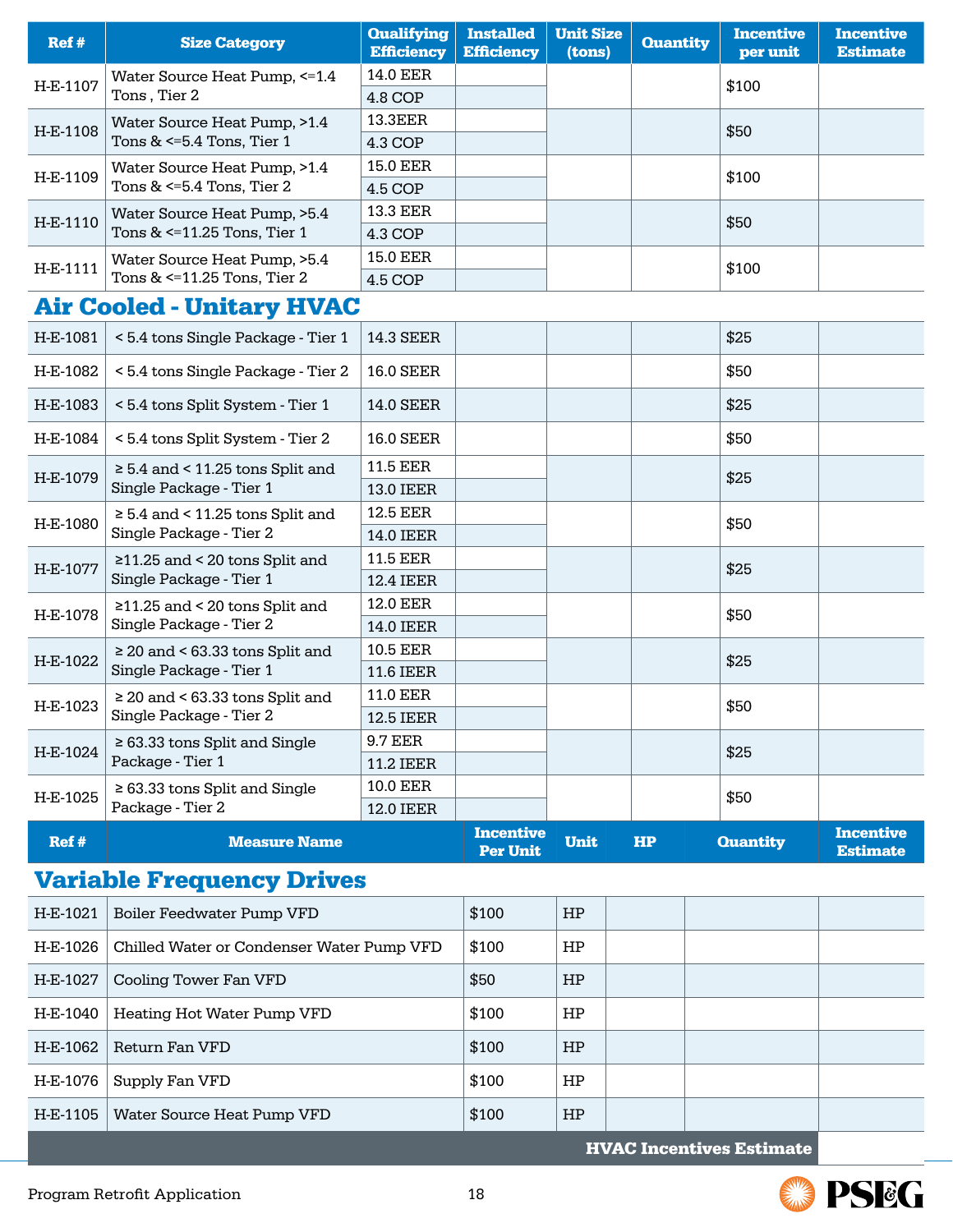## Compressed Air Systems

<span id="page-18-0"></span>

| Ref#      | <b>Equipment Type</b>         | <b>Incentive</b><br>per Unit | <b>Unit</b>                                      | <b>HP</b> | <b>Quantity</b> | <b>Incentive</b><br><b>Estimate</b> |
|-----------|-------------------------------|------------------------------|--------------------------------------------------|-----------|-----------------|-------------------------------------|
|           | <b>Compressed Air Systems</b> |                              |                                                  |           |                 |                                     |
| CA-E-1001 | Variable Speed Air Compressor | \$150                        | <b>HP</b>                                        |           |                 |                                     |
|           |                               |                              | <b>Compressed Air System Incentives Estimate</b> |           |                 |                                     |

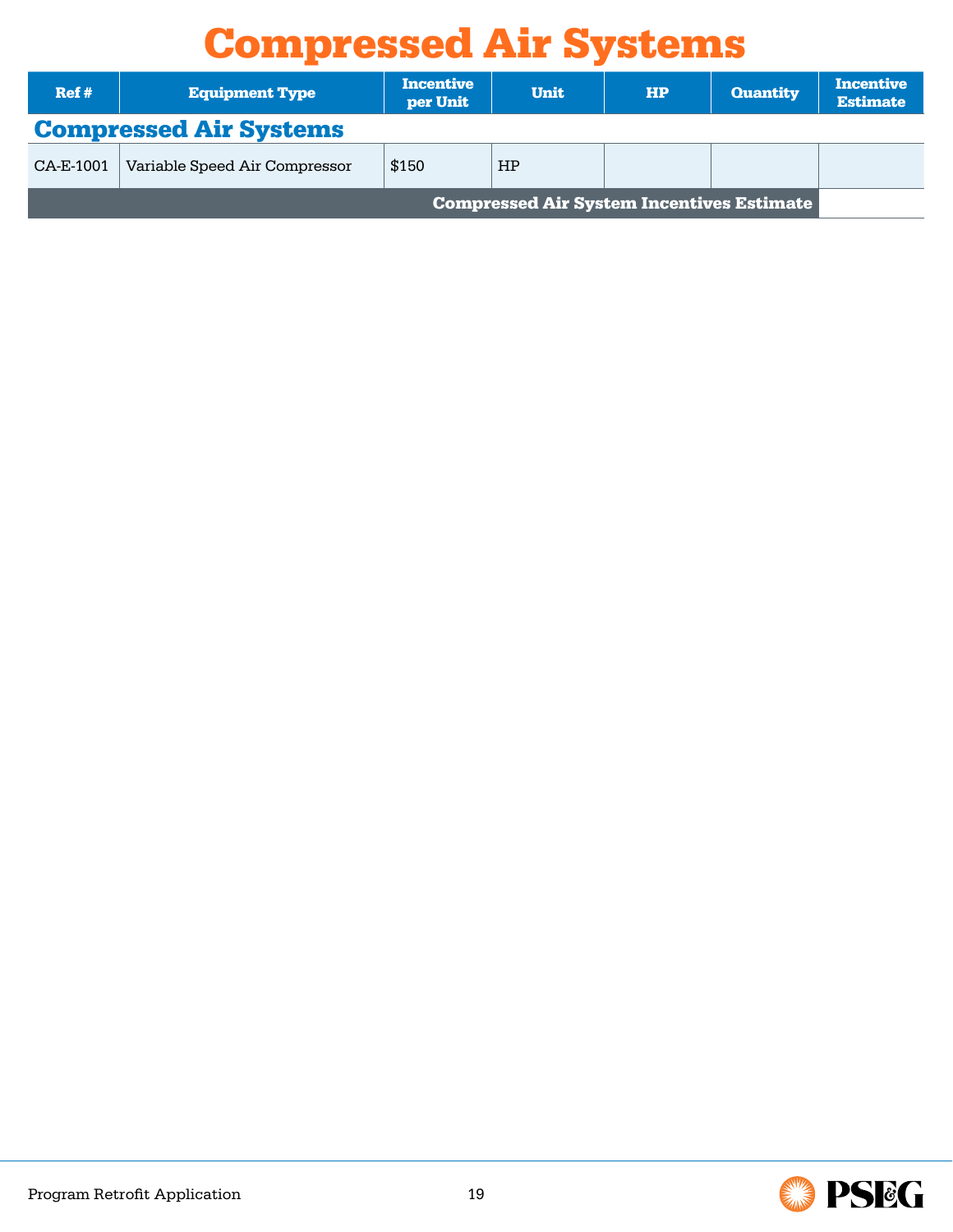# Heating Equipment

<span id="page-19-0"></span>

| Ref #          | <b>Measure Name</b>                  |      |                              | <b>Incentive</b><br><b>Per Unit</b> | <b>Unit</b> | <b>Boiler</b><br><b>Capacity</b><br>(kBtu) |  | <b>Annual Run</b><br><b>Hours</b>  |     | <b>Quantity</b>                     | <b>Incentive</b><br><b>Estimate</b> |
|----------------|--------------------------------------|------|------------------------------|-------------------------------------|-------------|--------------------------------------------|--|------------------------------------|-----|-------------------------------------|-------------------------------------|
|                | <b>Boiler Economizer Controls</b>    |      |                              |                                     |             |                                            |  |                                    |     |                                     |                                     |
| H-G-1002       | < 800,000 Btu                        |      |                              | \$1,000                             | Per<br>unit |                                            |  |                                    |     |                                     |                                     |
| H-G-1004       | $>=0.8$ to 1.6 MMBtu                 |      |                              | \$1,200                             | Per<br>unit |                                            |  |                                    |     |                                     |                                     |
| H-G-1005       | $>=1.6$ to 3 MMBtu                   |      |                              | \$1,800                             | Per<br>unit |                                            |  |                                    |     |                                     |                                     |
| H-G-1006       | $>=$ 3 to 3.5 MMBtu                  |      |                              | \$2,100                             | Per<br>unit |                                            |  |                                    |     |                                     |                                     |
| H-G-1007       | $>=3.5$ to 4 MMBtu                   |      |                              | \$2,400                             | Per<br>unit |                                            |  |                                    |     |                                     |                                     |
| H-G-1003       | $> = 4$ MMBtu                        |      |                              | \$2,700                             | Per<br>unit |                                            |  |                                    |     |                                     |                                     |
| Ref #          | <b>Measure Name</b>                  |      |                              | <b>Incentive</b><br><b>Per Unit</b> | <b>Unit</b> | <b>Boiler</b><br><b>Capacity</b><br>(kBtu) |  | <b>Efficiency</b>                  |     | <b>Quantity</b>                     | <b>Incentive</b><br><b>Estimate</b> |
|                | <b>Gas Furnace</b>                   |      |                              |                                     |             |                                            |  |                                    |     |                                     |                                     |
| H-G-1015       | <225 kBtu 95% AFUE                   |      |                              | \$400                               | Per<br>unit |                                            |  |                                    |     |                                     |                                     |
| H-G-1016       | <225 kBt 97% AFUE                    |      |                              | \$600                               | Per<br>unit |                                            |  |                                    |     |                                     |                                     |
| H-G-1017       | >=225 kBtu 95% AFUE                  |      |                              | \$400                               | Per<br>unit |                                            |  |                                    |     |                                     |                                     |
| H-G-1018       | >=225 kBtu 97% AFUE                  |      |                              | \$600                               | Per<br>unit |                                            |  |                                    |     |                                     |                                     |
| Ref #          | <b>Measure Name</b>                  |      |                              | <b>Incentive Per Unit</b>           |             | <b>Unit</b>                                |  | <b>Quantity</b>                    |     | <b>Incentive</b><br><b>Estimate</b> |                                     |
|                | <b>Gas Infrared Heater</b>           |      |                              |                                     |             |                                            |  |                                    |     |                                     |                                     |
| H-G-1019       | $\leq$ 100 Mbtu/h                    |      |                              | \$500                               |             | Per unit                                   |  |                                    |     |                                     |                                     |
| H-G-1020       | $>100$ Mbtu/h                        |      |                              | \$300                               |             | Per unit                                   |  |                                    |     |                                     |                                     |
| Ref#           | <b>Equipment Type</b>                | Unit | <b>Incentive</b><br>per Unit | <b>Efficiency</b><br><b>Type</b>    |             | <b>Qualifying</b><br><b>Efficiency</b>     |  | <b>Actual</b><br><b>Efficiency</b> | MBH | <b>Quantity</b>                     | <b>Incentive</b><br><b>Estimate</b> |
|                | <b>Hot Water Condensing Boilers</b>  |      |                              |                                     |             |                                            |  |                                    |     |                                     |                                     |
| DWH-G-<br>1011 | $< 300$ MBH                          | MBh  | \$2.50                       | <b>AFUE</b>                         | 93%         |                                            |  |                                    |     |                                     |                                     |
| DWH-G-<br>1015 | $\geq$ 300 MBH to $\leq$<br>2500 MBH | MBh  | \$2.50                       | ET                                  | 91%         |                                            |  |                                    |     |                                     |                                     |
| DWH-G-<br>1013 | > 2500 MBH to <<br>4000 MBH          | MBh  | \$2.50                       | EC                                  | 93%         |                                            |  |                                    |     |                                     |                                     |

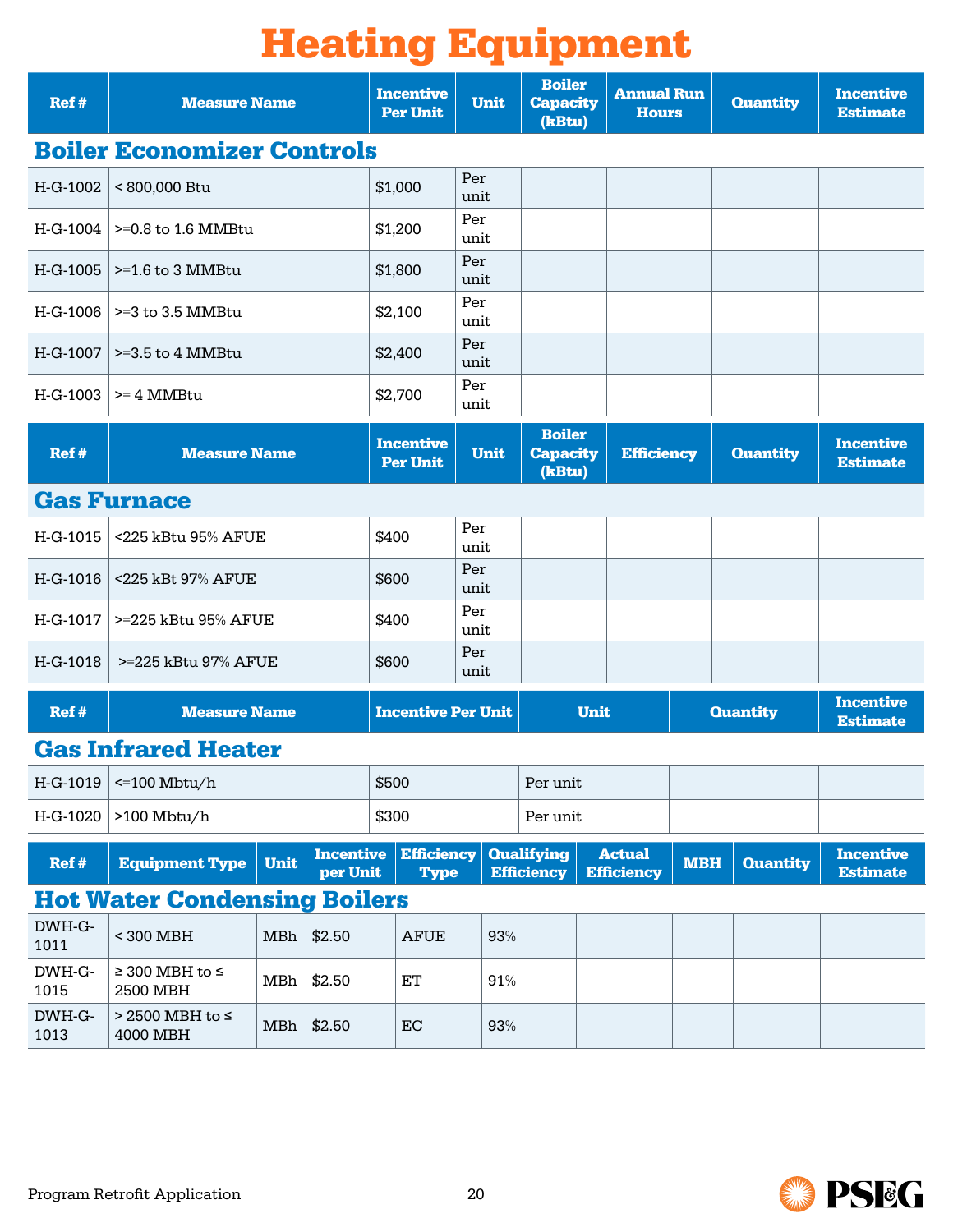| Ref#           | <b>Equipment Type</b>                                                                                 | <b>Unit</b> | <b>Incentive</b><br>per Unit | <b>Efficiency</b><br><b>Type</b> | <b>Qualifying</b><br><b>Efficiency</b> | <b>Actual</b><br><b>Efficiency</b> | <b>MBH</b> | <b>Quantity</b>                   | <b>Incentive</b><br><b>Estimate</b> |
|----------------|-------------------------------------------------------------------------------------------------------|-------------|------------------------------|----------------------------------|----------------------------------------|------------------------------------|------------|-----------------------------------|-------------------------------------|
|                | <b>Hot Water Non-Condensing Boilers</b>                                                               |             |                              |                                  |                                        |                                    |            |                                   |                                     |
| DWH-G-<br>1017 | Hot water, non-<br>condensing boiler<br>< 300 MBH                                                     | MBh         | \$1.25                       | <b>AFUE</b>                      | 85%                                    |                                    |            |                                   |                                     |
| DWH-G-<br>1019 | Hot water, non-<br>condensing boiler<br>$\geq$ 300 MBH to $\leq$<br>1500 MBH                          | MBh         | \$1.75                       | ET                               | 85%                                    |                                    |            |                                   |                                     |
| DWH-G-<br>1044 | Hot water, non-<br>condensing boiler<br>> 1500 MBH to ≤<br>2500 MBH                                   | MBh         | \$1.50                       | ET                               | 85%                                    |                                    |            |                                   |                                     |
| DWH-G-<br>1018 | Hot water, non-<br>condensing boiler<br>> 2500 MBH to ≤<br>4000 MBH                                   | MBh         | \$0.75                       | EC                               | 85%                                    |                                    |            |                                   |                                     |
| DWH-G-<br>1030 | Steam, non-<br>condensing boiler<br>< 300 MBH                                                         | MBh         | \$2                          | <b>AFUE</b>                      | 82%                                    |                                    |            |                                   |                                     |
| DWH-G-<br>1027 | Steam, all except<br>natural draft, non-<br>condensing boiler<br>$\geq$ 300 MBH to $\leq$<br>2500 MBH | MBh         | \$1.50                       | ET                               | 81%                                    |                                    |            |                                   |                                     |
| DWH-G-<br>1026 | Steam, all except<br>natural draft, non-<br>condensing boiler<br>$>$ 2500 MBH to $\le$<br>4000 MBH    | MBh         | \$1                          | EC                               | 81%                                    |                                    |            |                                   |                                     |
| DWH-G-<br>1028 | Steam, natural<br>draft, non-<br>condensing boiler<br>> 300 MBH to<br>$=<2500$ MBH                    | MBh         | \$1                          | ET                               | 82%                                    |                                    |            |                                   |                                     |
| DWH-G-<br>1029 | Steam, natural<br>draft, non-<br>condensing boiler<br>> 2500 MBH to ≤<br>4000 MBH                     | MBh         | \$1                          | EC                               | 82%                                    |                                    |            |                                   |                                     |
|                |                                                                                                       |             |                              |                                  |                                        |                                    |            | <b>Boiler Incentives Estimate</b> |                                     |